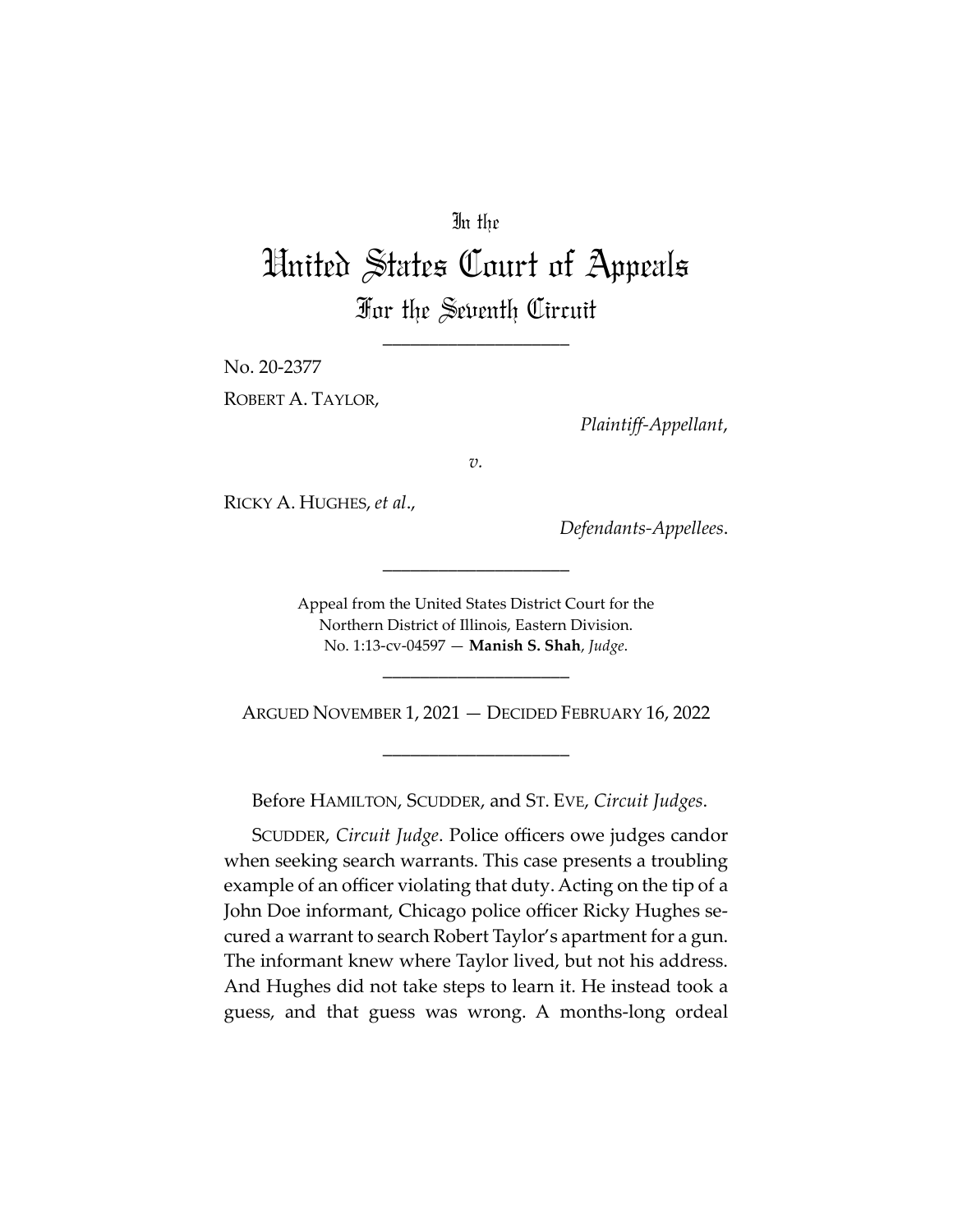followed, which included Taylor spending 128 days in jail. He eventually sued Hughes and other CPD officers for violating his constitutional rights. The district court granted summary judgment for all defendants, but we see some aspects of this case differently, especially those relating to Officer Hughes's misconduct in obtaining the search warrant. So we affirm parts of the district court's ruling and reverse others.

# **I**

## A

In June 2011, the Chicago Police Department was wrapping up an investigation—codename Uptown Girl—into drug activity on the city's north side. Detective Joshua Weitzman led the investigation. Officer Ricky Hughes was on the narcotics team assisting with the case. On June 21, Weitzman told Hughes that he had learned from a John Doe informant that Robert Taylor, an alleged member of a north-side drug gang, had a gun in an apartment on the south side.

Later that same day, Officer Hughes met with John Doe at the precinct. At the time of the meeting, Hughes says he knew Doe's real name and reviewed his criminal record. But today, so far as the record reveals, John Doe is a complete unknown: no one knows John Doe's real name, how to contact him, or, for that matter, why he came forward with information concerning Robert Taylor during the Uptown Girl investigation. Nor is there paperwork to help, as Hughes shredded any notes he took while meeting with Doe.

As Officer Hughes remembers things, John Doe told him that two days earlier, on June 19, he was visiting Taylor's apartment when Taylor showed him a black .38 revolver. Hughes found Doe's account credible. Doe told Hughes that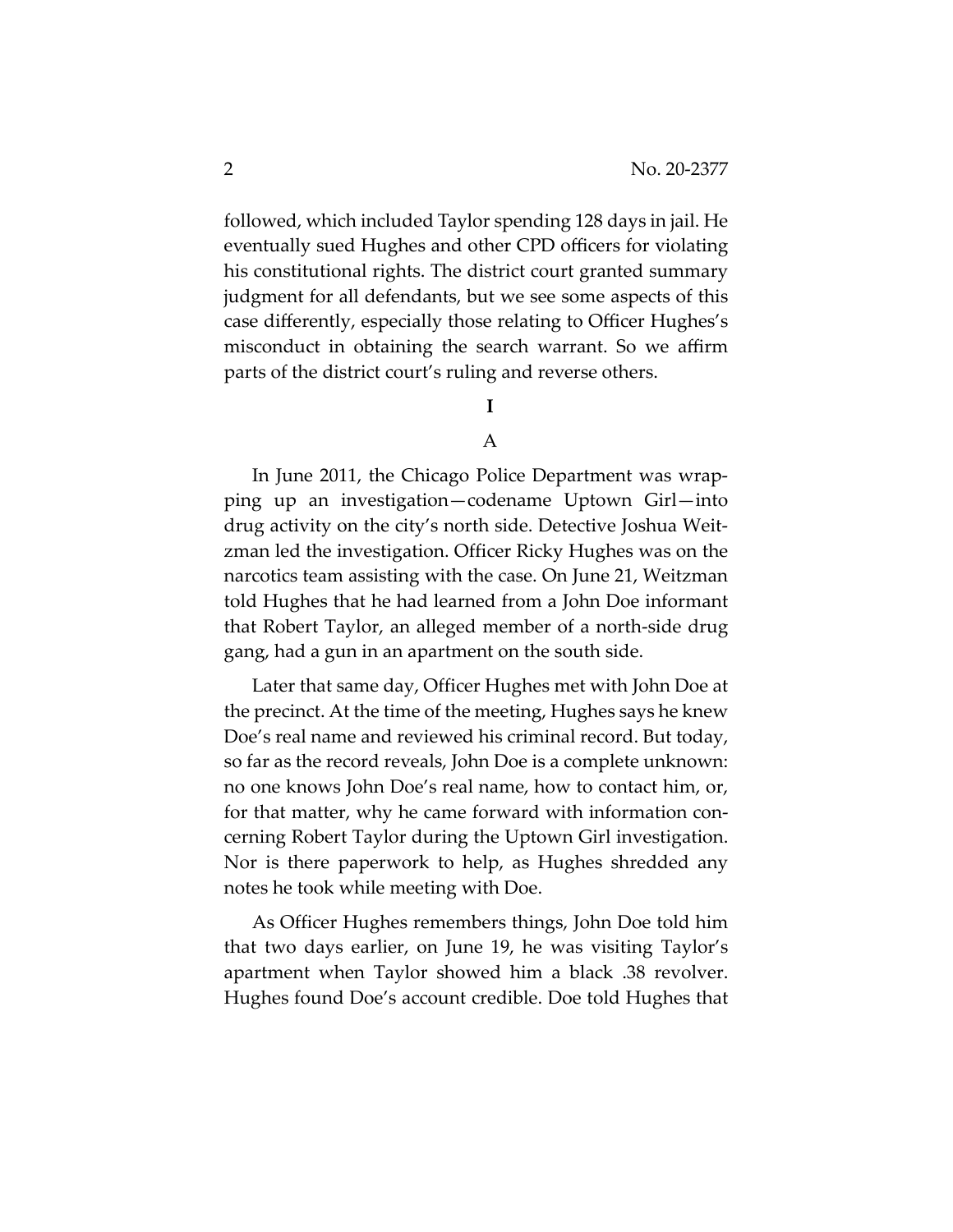he did not know Taylor's address, but he did know how to get there. So the two drove down to the south side, and Doe directed Hughes to an apartment building. The building Doe identified was 643–645 W. 62nd Street, an L-shaped apartment complex on the south side of the street. The numbers "643–45" appeared under a window on the building's streetfacing side. Doe told Officer Hughes that the unit immediately above those numbers was Taylor's.

The building itself has two entrances along its right-hand side (one to 643 and one to 645), and according to Doe, Taylor's unit could be accessed through the door closest to the street. Doe also told Hughes how to get to Taylor's unit once inside the building—up the stairs one flight, then down the hall to the first door on the left.

#### B

Armed with this information, Officer Hughes prepared an application requesting permission to search Taylor's apartment. Hughes's accompanying affidavit identified Taylor's apartment as "645 W. 62nd Street #1S." When asked how he determined this was Taylor's address, Hughes testified: "I decided that it was 645 1S." But *how* he decided he could not explain. Hughes also testified that he used building number 645 (rather than 643) because the window Doe pointed out was closer to the "45" on the front of the building. And as for the unit number, Hughes testified that the "S" might have stood for "South," or "Side," or perhaps just the letter "S" in an alphabetical list—he was unable to say for sure. Nor did Hughes take any step to corroborate Taylor's address. Hughes testified that he "didn't have no time" to do so. In the end, then, Hughes took a guess, listing the address as 645 W. 62nd Street #1S in the search warrant application.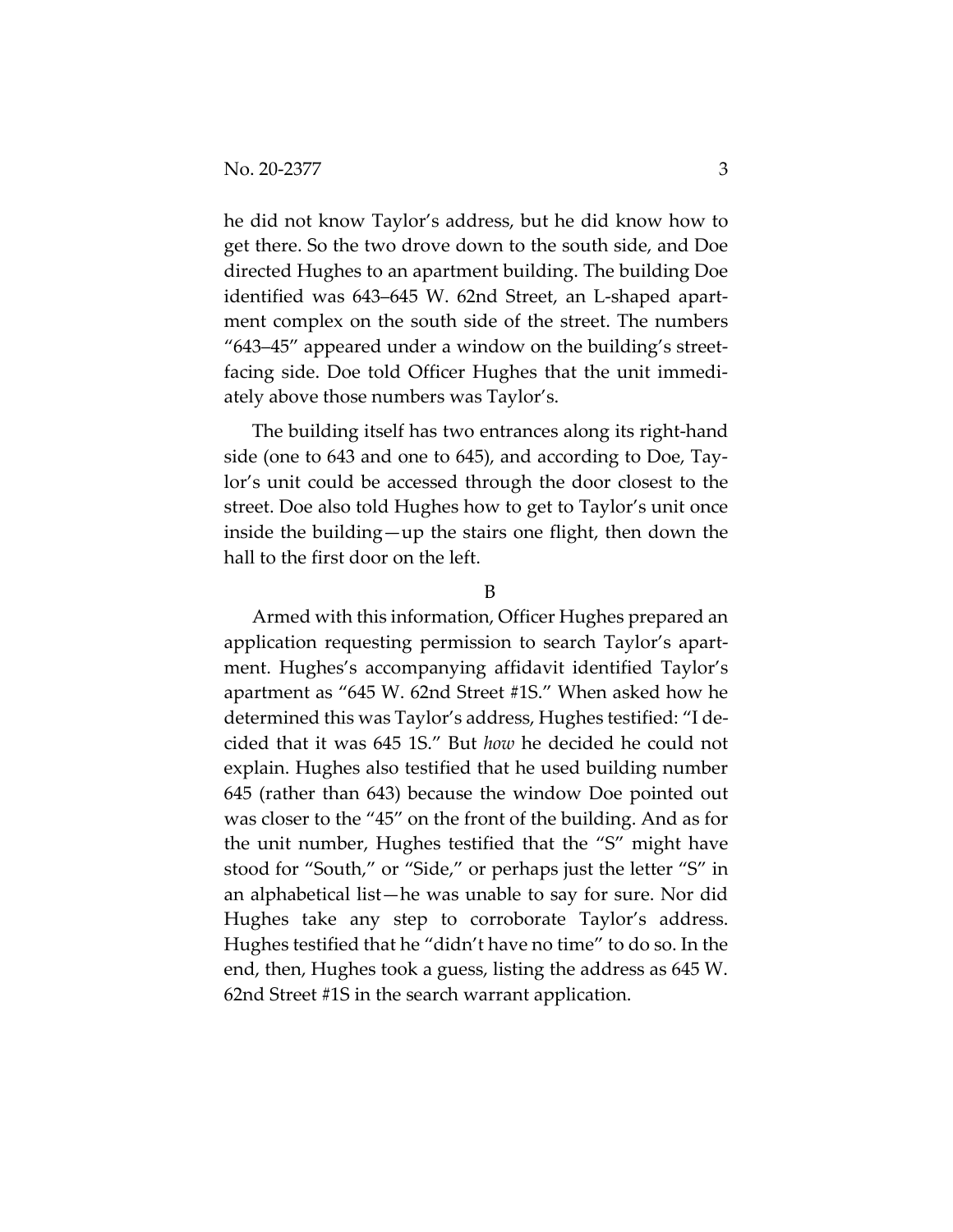The application stated that Robert Taylor had showed John Doe a black .38 revolver inside apartment #1S at 645 W. 62nd Street, that John Doe had seen the gun before, and that Robert Taylor was a felon. The proposed warrant, in turn, sought permission to search "645 W. 62nd Street #1S, a multi-unit building," and to seize evidence of the offense of Unlawful Use of Weapon under Illinois law, 720 ILCS 5/24-1, specifically:

Unlawful use of weapon and any documents showing residency, any paraphernalia used in the weighing, cutting or mixing of illegal drugs. Any money, any records detailing illegal drug transactions.

The warrant's references to illegal drugs were not based on anything Doe told Officer Hughes. Instead, Hughes later acknowledged that the drug reference was stock language he left in place because "[u]sing drugs and guns go hand [in] hand."

Officer Hughes presented the warrant application to a Cook County Judge on the evening of June 21. Because the meeting took place after business hours, Hughes arranged for the judge to meet him inside his covert vehicle in a predetermined location. From what we can tell Officer Hughes took with him the warrant paperwork, a copy of John Doe's criminal history, and Doe himself. Officer Hughes later testified that he did not give the judge any explanation for the warrant's reference to drug paraphernalia, did not tell the judge that he did not know if the address listed on the warrant was accurate, and did not explain that Doe had provided directions that the officers could follow to Taylor's apartment. The judge found Officer Hughes's showing sufficient and signed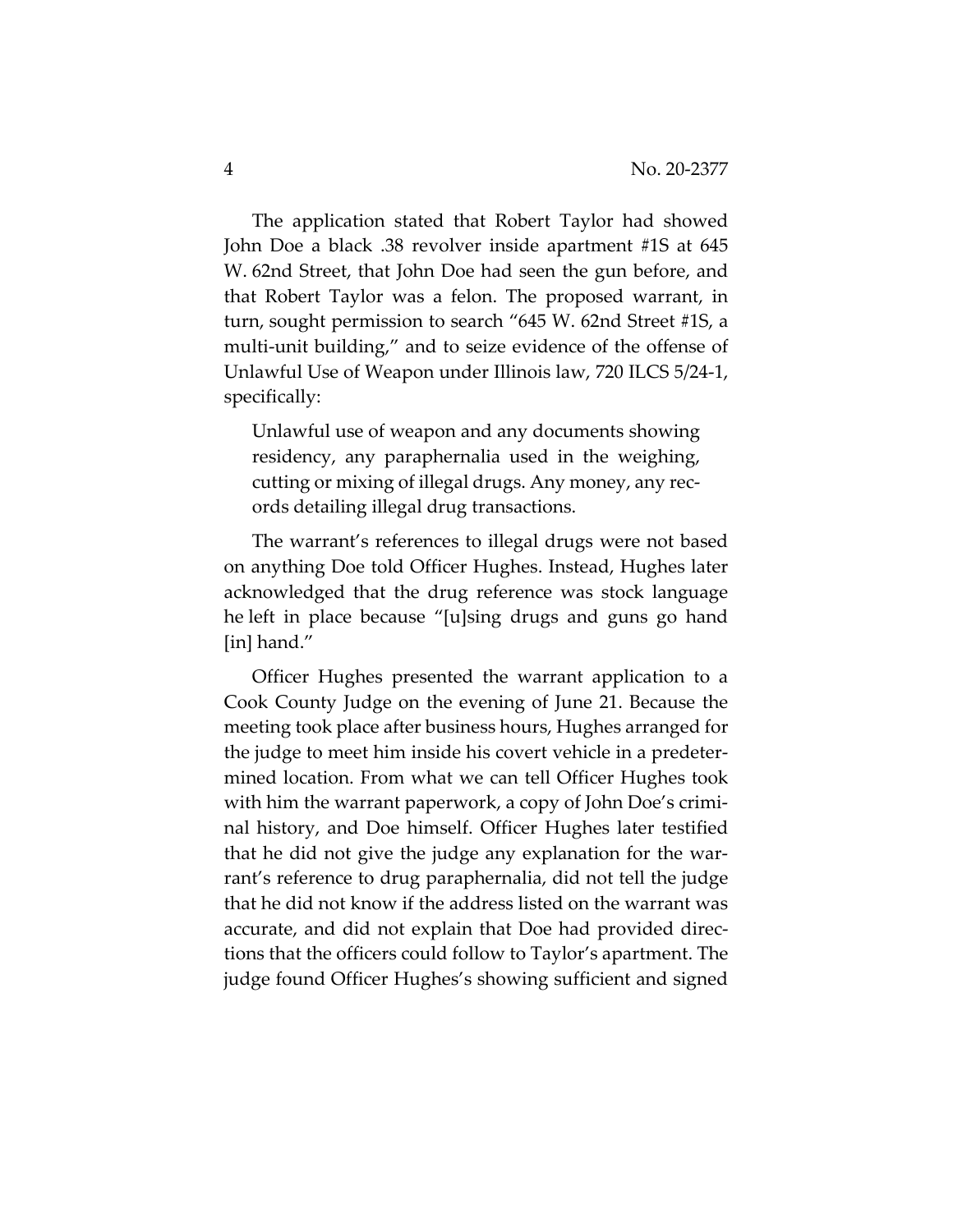the warrant, authorizing a search of apartment #1S at 645 W. 62nd Street.

## C

Early the next morning, Officer Hughes met with the search team and told his colleagues to "follow [him]" to the target apartment. Hughes intended to use the directions John Doe had given him to lead the team to Taylor's unit. And that is what happened. At around 6:00 a.m. on June 22, 2011, Hughes used a battering ram to break down the door of the apartment Doe identified. The apartment the officers entered *was* in fact Robert Taylor's apartment. But it was *not* the apartment listed on the warrant: it was not #1S at 645 W. 62nd Street, but instead was #1N at 643 W. 62nd Street.

The police did not find Robert Taylor there. But in one of the unit's two bedrooms they did find proof that they were indeed inside Taylor's apartment—an employee ID and mail addressed in his name. It was from this mail that the officers learned the actual address of Taylor's unit. This first bedroom contained little else of note, however.

The second bedroom was a different story. There the officers found two adults—a man named Mario Barnes and a woman, Barbara Taylor, who would turn out to be Robert Taylor's niece—and three kids. Also inside this room was an open safe with a loaded blue steel semiautomatic pistol—a different gun than the black .38 described by John Doe. Officer Hughes testified that Barnes insisted "it wasn't his gun," but could not recall if Barnes said that it was Taylor's. But Barnes reportedly did tell Hughes that Taylor was known to carry guns.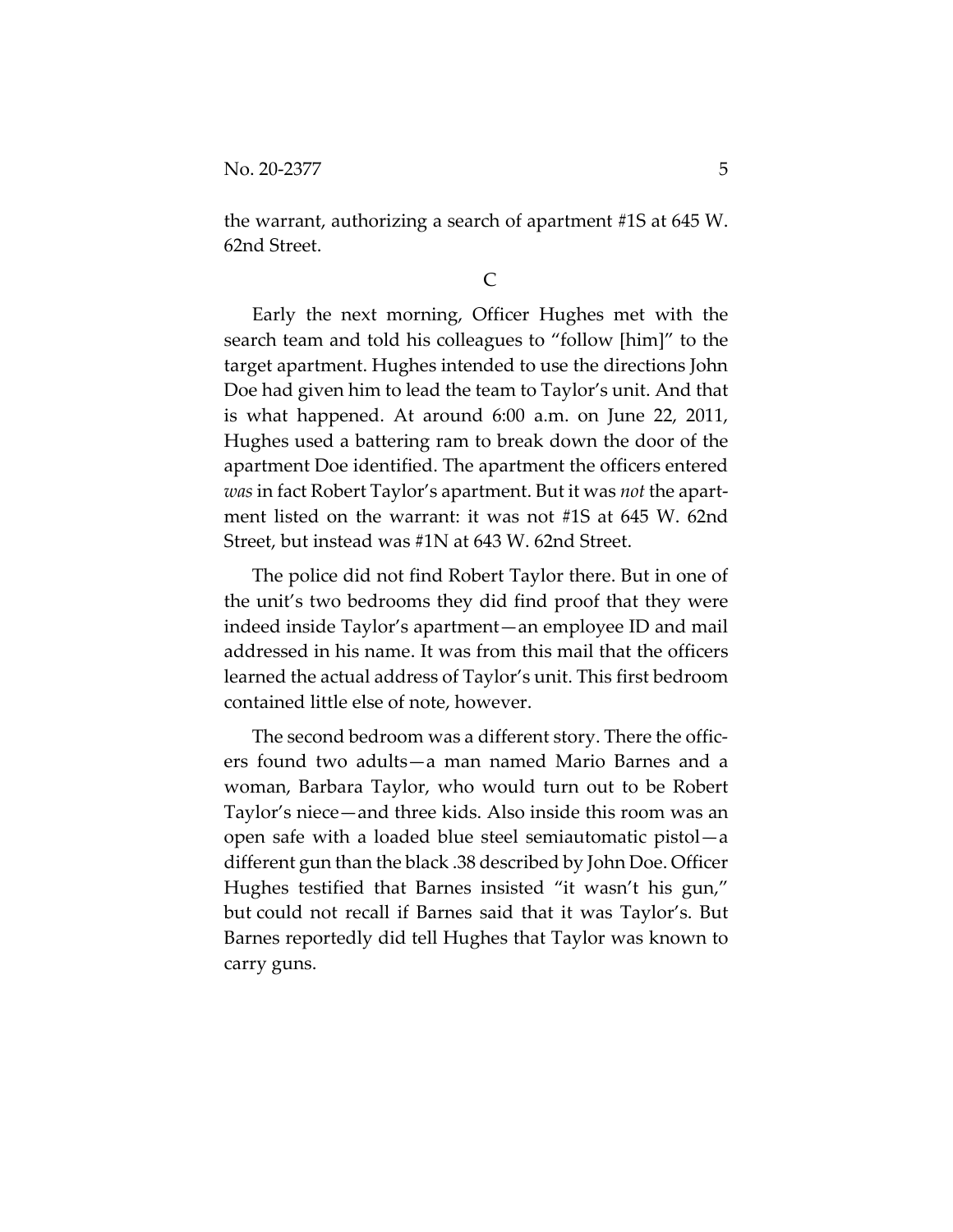The officers found no evidence directly connecting Robert Taylor to this second bedroom. According to Officer Hughes, however, Barnes's statement, along with the fact that "the reason why I was there [was] for a search warrant for a gun," allowed him to determine that the blue gun found inside the open safe belonged to Taylor.

D

Based on this determination, Officer Hughes requested what CPD calls an investigative alert for Taylor's arrest on probable cause that he was a felon in possession of a firearm. CPD's Investigative Alert Application System, memorialized in CPD Special Order S04-16, is like a more permanent police bulletin, allowing officers to create two types of alerts: "Probable Cause to Arrest" and "No Probable Cause to Arrest." As its name suggests, an alert with probable cause authorizes any officer who encounters that individual to make an arrest. Investigative alerts do not expire within the system. Police policy instead instructs officers to regularly check and update the database "to ensure investigative alert requests on file are canceled when the subject of the alert has been apprehended or the investigative alert is no longer needed."

Detective Weitzman processed Officer Hughes's alert request. As Weitzman later explained, Robert Taylor was "a convicted felon, he was named in a search warrant, and they recovered a gun," and that added to probable cause. So he issued the alert.

After learning of the search, Taylor turned himself in at the police station on June 28. After police took Taylor into custody, Officer Hughes prepared a criminal complaint charging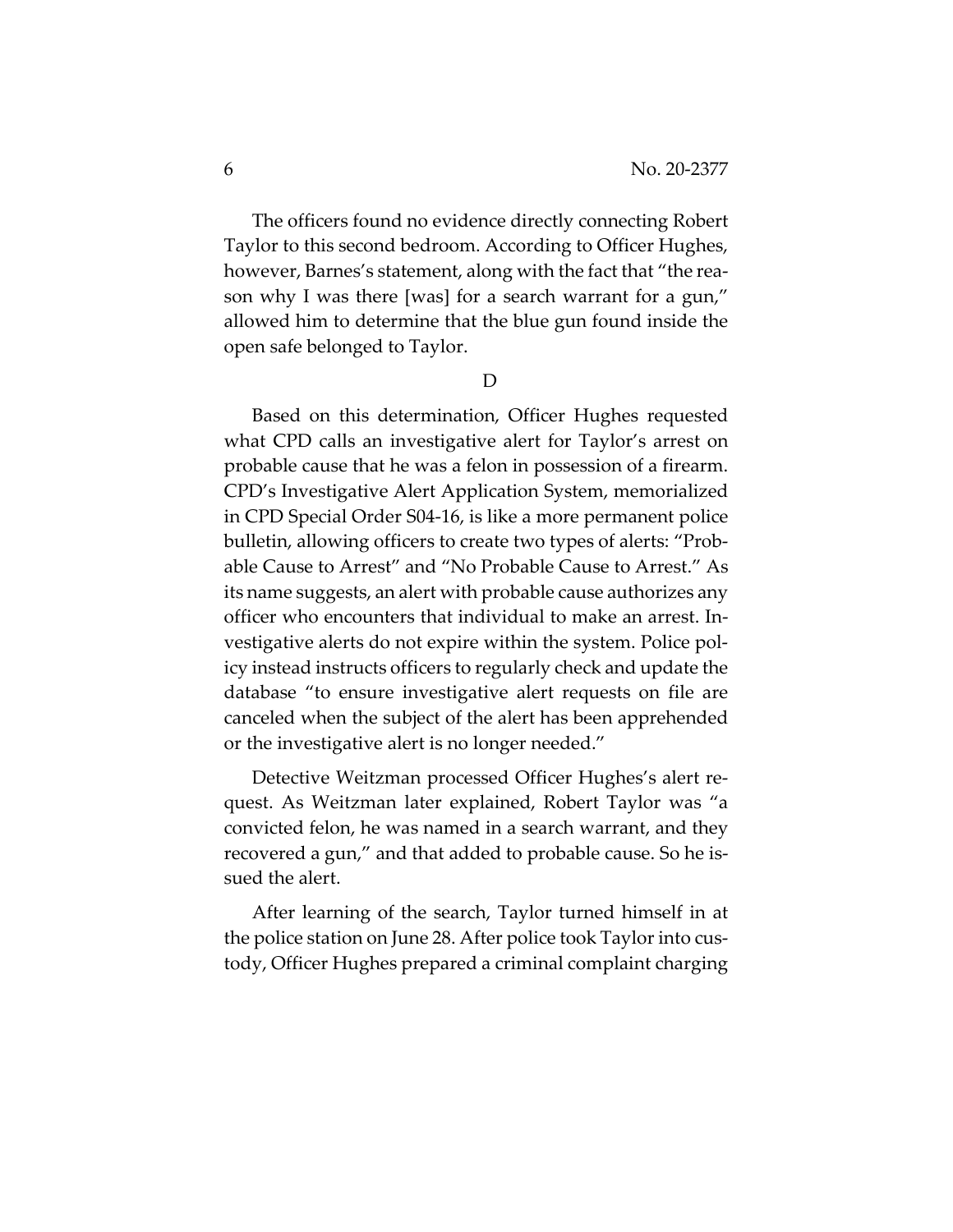him with unlawful possession of the blue gun recovered from his apartment, in violation of 720 ILCS 5/24-1.

Taylor then spent over four months in the Cook County Jail awaiting trial. No trial ever ensued, though. In November 2011, the Circuit Court of Cook County found the search warrant invalid based on the address error, quashed his arrest, suppressed evidence of the weapon, and expressly acquitted Taylor of the gun charge.

E

But that was not the end of the matter. Despite Taylor's acquittal, the alert for his arrest remained active within CPD's system. A month later, on December 23, 2011, a CPD officer pulled over a car in which Taylor was riding. When the officer ran Taylor's name, the alert appeared, leading to Taylor once again being arrested—on the exact same charge on which he had been acquitted a month prior. The arresting officer contacted Detective Weitzman, who realized the mistake and quickly saw to it that Taylor be released. Even then, though, the alert for Taylor's arrest remained active for another month. At last, on January 31, 2012 Detective David Betz canceled the alert, bringing this mess of events to a close.

**II**

In 2013, Taylor invoked 42 U.S.C. § 1983 and brought this suit against the various CPD officers involved in the apartment search and his subsequent arrests and against the City of Chicago itself. He alleged numerous violations of his constitutional rights.

The district court, over the course of three separate opinions, granted summary judgment to all defendants on all counts. It suffices for now to overview Taylor's claims, as our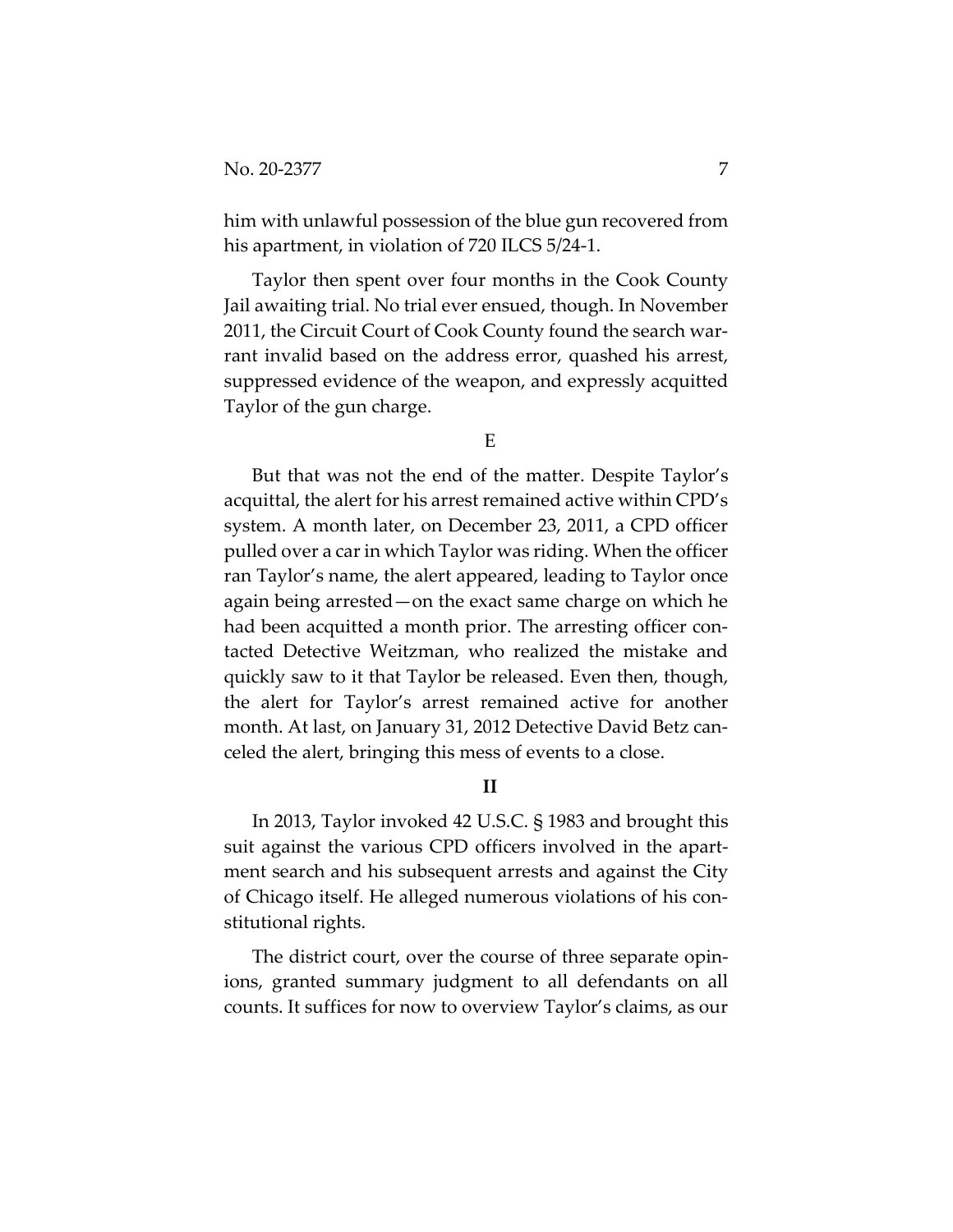ensuing analysis of each claim addresses the district court's reasons for entering judgment for the defendants.

A

The first seven counts of Taylor's complaint allege constitutional violations by Officer Hughes, Detective Weitzman, and eight other CPD officers present for the search: Kevin Johnson, Russell White, Kenneth Yakes, Shawn Pickett, Richard Peck, Thomas Lieber, Scott McWilliams, and Yolanda Collier. Taylor's claims against these officers fall into three buckets: the procurement of the search warrant, the execution of the warrant, and the false arrest of Taylor on both June 28 and December 23, 2011.

*Count I* named all individual defendants (except Detective Weitzman), but it focused on Officer Hughes. Hughes, the complaint alleged, procured the search warrant through misrepresentation by recklessly relying on John Doe's unreliable testimony and by failing to inform the issuing judge that he had not corroborated Taylor's address.

*Counts II* and *III* alleged unlawful entry and search by Officer Hughes and the rest of the search team on the basis that the warrant lacked probable cause and misstated Taylor's address, violating the Fourth Amendment's particularity requirement.

*Counts IV, V,* and *VII* alleged false arrest against all individual defendants—the former two counts relating to the June 2011 arrest, the latter relating to the December rearrest. Both arrests, Taylor alleged, were unsupported by probable cause.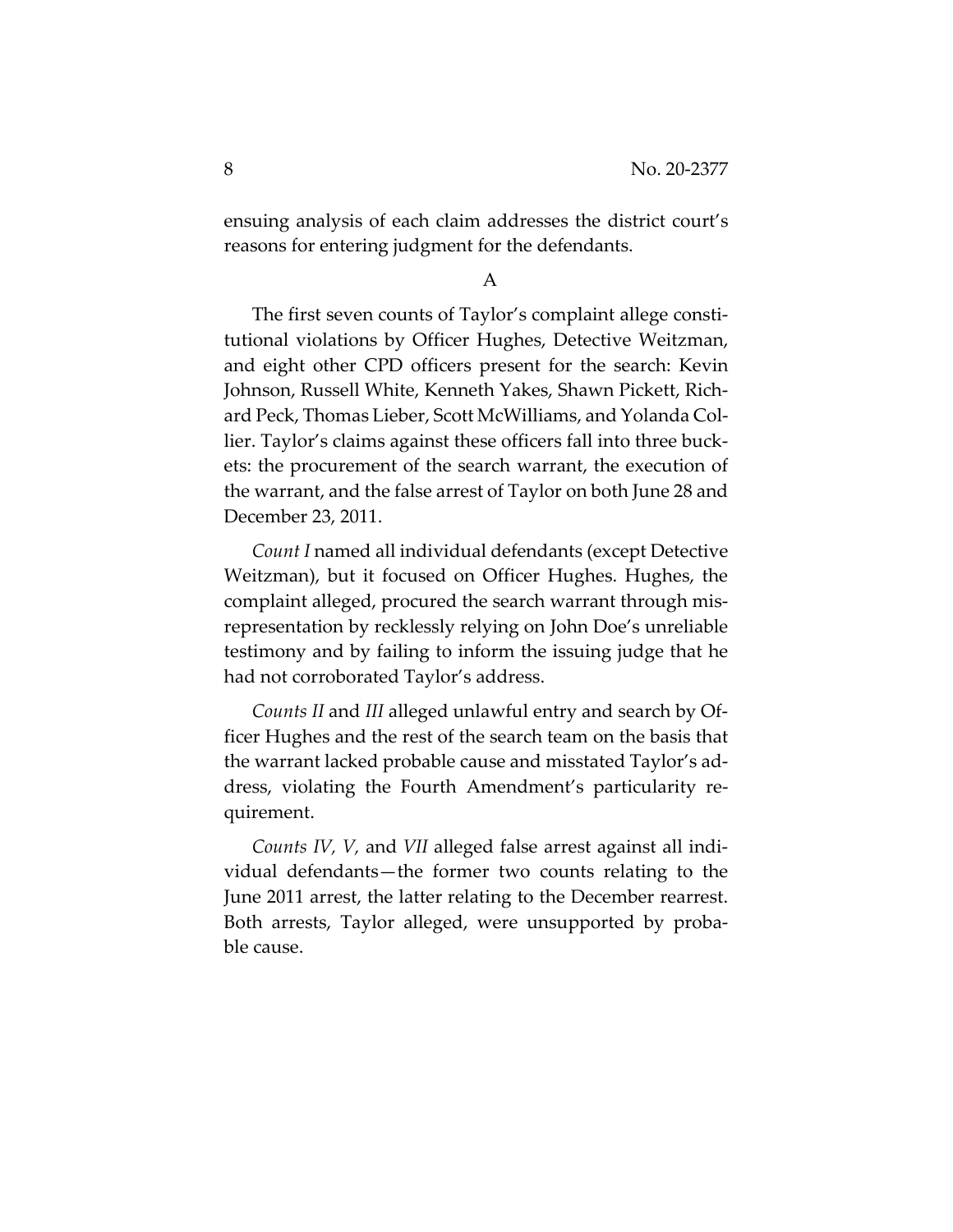Finally, *Count VI* alleged supervisory liability against Sergeant Kevin Johnson, the search team supervisor, for the constitutional violations relating to the search and the June arrest.

B

That leaves *Count VIII*, Taylor's claims against the City of Chicago. Taylor alleged that two of its policies—the investigative alerts policy and the policy permitting officers to obtain search warrants in reliance on the testimony of John Doe informants—were unconstitutional. See *Monell v. Dep't of Soc. Servs.*, 436 U.S. 658 (1978).

First, Taylor alleged that CPD's policy permitting the use of John Doe informants in the procurement of search warrants failed to include sufficient safeguards to ensure the credibility of such anonymous tipsters. In Taylor's view, the City was deliberately indifferent to a widespread police practice of abusing this policy by using unreliable informants to secure warrants not based on probable cause.

Next, Taylor claimed that the investigative alerts policy was unconstitutional on its face and that gaps in the policy created an implicit policy permitting arrests without probable cause. Taylor alleged the City designed the policy to circumvent the Fourth Amendment's warrant requirement by permitting officers to make arrests without a judicial determination of probable cause. And even if the policy is constitutional as written, Taylor submitted, the City failed to enforce its own auditing requirement, leading inevitably to false arrests like the one in this case.

\* \* \*

With summary judgment entered against him on all claims, Taylor appealed.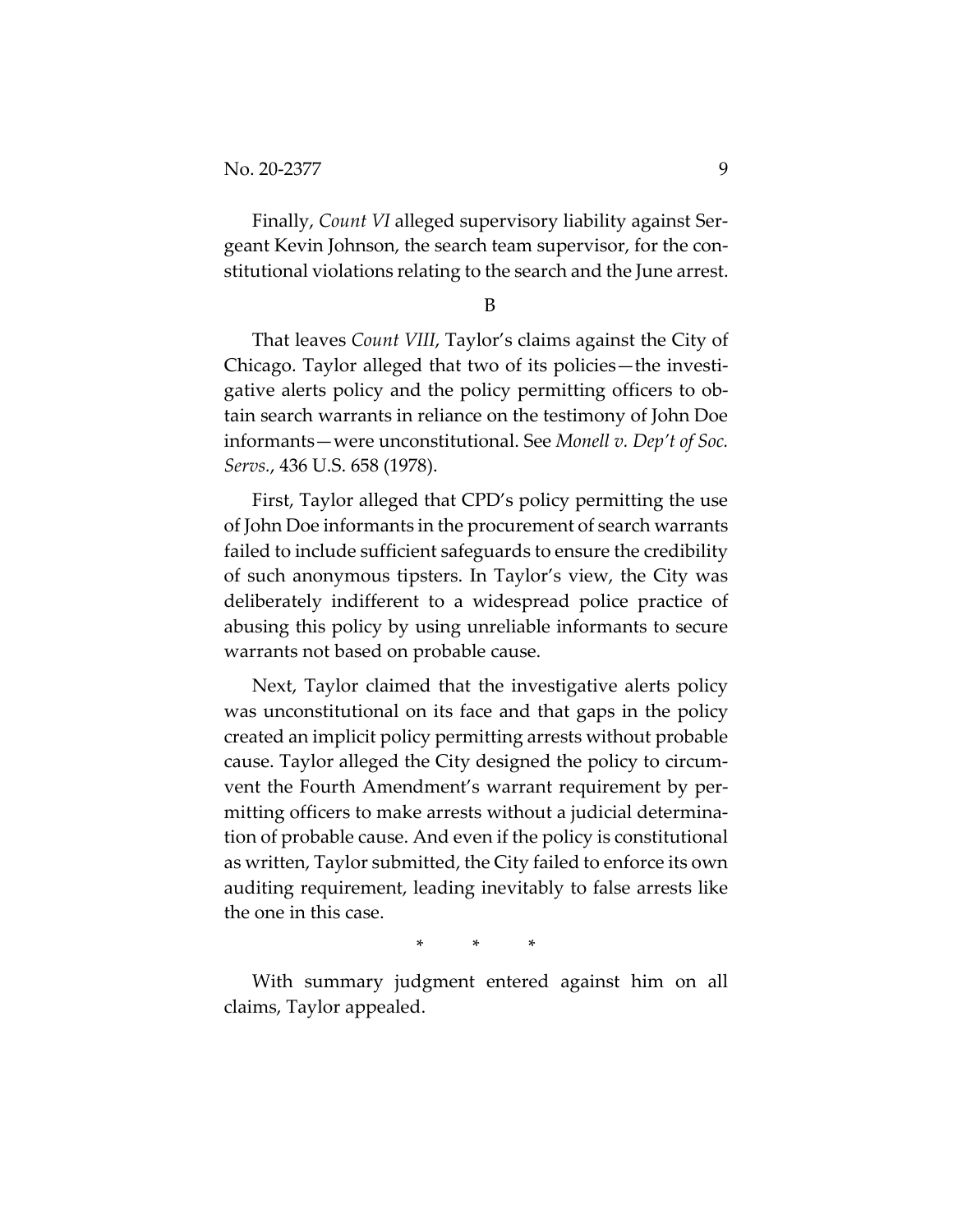# **III**

## A

We start where this all started—with the search warrant. Taylor says the district court erred in concluding that Officer Hughes had not procured the warrant by misrepresentation. We agree with Taylor.

False statements in warrant applications are serious business. In *Franks v. Delaware*, the Supreme Court held that a warrant is invalid if the required finding of probable cause is premised on an officer's "false statement [made] knowingly and intentionally, or with reckless disregard for the truth." 438 U.S. 154, 155 (1978). Warrants procured in violation of *Franks* are void, and their fruits suppressed in criminal proceedings. See *id.* at 156. And officers who violate *Franks* face liability for money damages under § 1983. See *Supreme Video, Inc. v. Schauz*, 15 F.3d 1435, 1441 (7th Cir. 1994) (citing *Olson v. Tyler*, 771 F.2d 277, 281 & nn.5–6 (7th Cir. 1985)). To earn a trial on such a claim, a § 1983 plaintiff must bring forth enough evidence to permit a reasonable jury to conclude that the defendant officer made intentional or reckless misrepresentations of fact that were necessary to the finding of probable cause. See *Perlman v. City of Chicago*, 801 F.2d 262, 264–65 (7th Cir. 1986).

In entering judgment against Taylor, the district court focused its analysis on whether Officer Hughes's reliance on the John Doe informant constituted reckless disregard for the truth. The district court answered no, and we see no error in that conclusion.

John Doe identified Taylor in a photo array, directed Officer Hughes to Taylor's apartment, and appeared under oath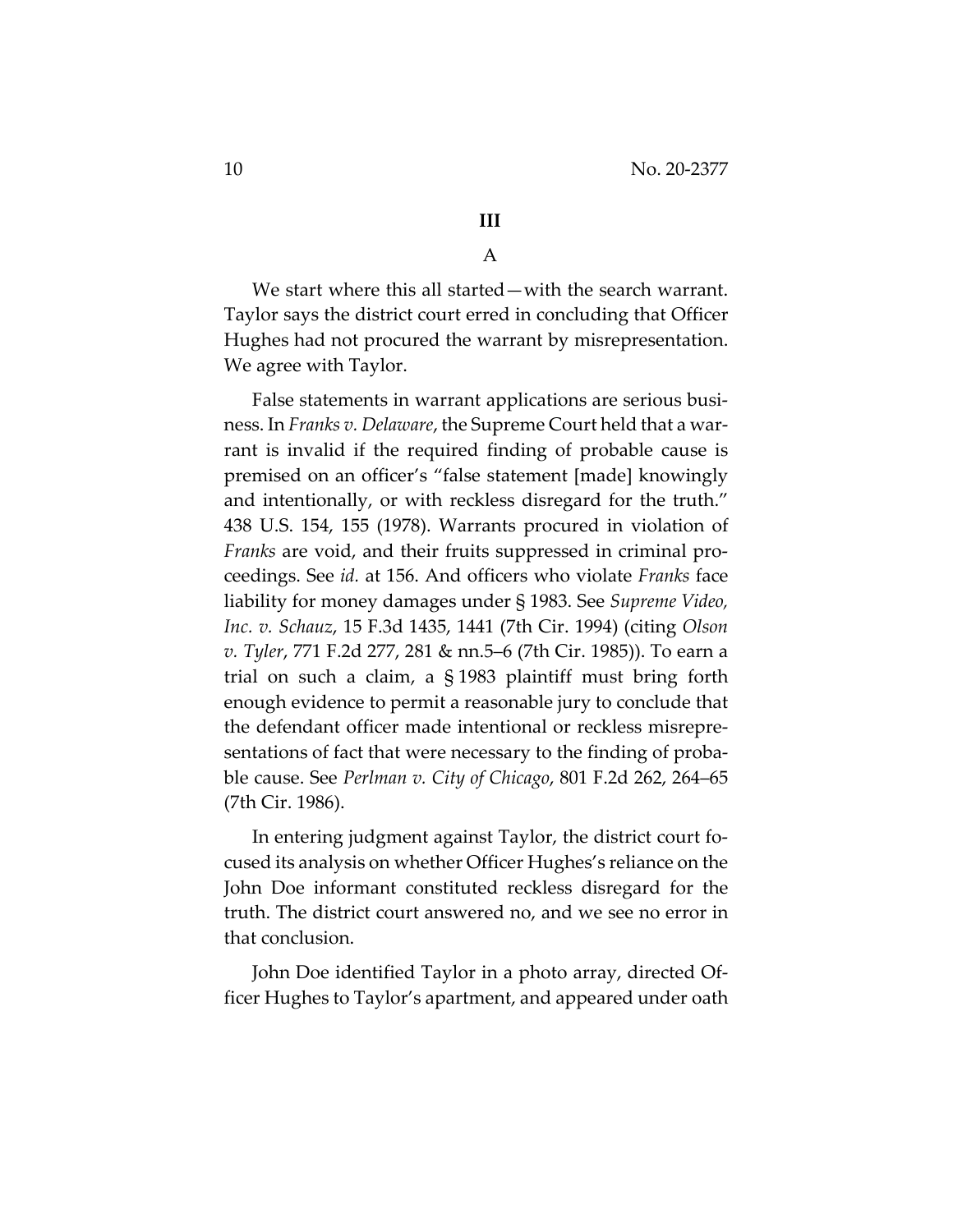before the Cook County judge who issued the warrant. In these circumstances, Doe's testimony sufficed to create probable cause to search under our decisions in *Edwards v. Jolliff-Blake*, 907 F.3d 1052, 1056–58 (7th Cir. 2018), and *United States v. Dismuke*, 593 F.3d 582, 587–88 (7th Cir. 2010), abrogated on other grounds, as recognized in *United States v. Miller*, 721 F.3d 435, 438–39 (7th Cir. 2013). And unlike the officer in *United States v. Glover*, Hughes did not hide from the issuing judge any known material facts adverse to Doe's credibility. 755 F.3d 811, 817 (7th Cir. 2014).

To be sure, Officer Hughes did not vet the John Doe as carefully as he could have. Time and again we have emphasized that "information about [an] informant's credibility or potential bias is crucial," *id.* at 816, and we are troubled by the eagerness with which Hughes appeared willing to accept John Doe's story as true. See *Jacobs v. City of Chicago*, 215 F.3d 758, 768 & n.4 ("[O]fficers seeking a search warrant relying on information provided by a confidential informant are under an obligation to take reasonable steps to confirm that information before using it in an affidavit in support of the warrant."). From what we can discern from the summary judgment record, Hughes does not seem to have asked Doe how he knew Robert Taylor or why he chose to come forward with information, and so did nothing to ensure that Doe's tip was not one "provided to harass or remove a rival." *Id.* (citing *United States v. Bell*, 585 F.3d 1045, 1050 (7th Cir. 2009)).

Still, while we reaffirm that officers must take care to assure themselves of the reliability of their informants, we conclude that any half-measures Officer Hughes took with respect to the John Doe here did not rise to the level of a reckless disregard for the truth.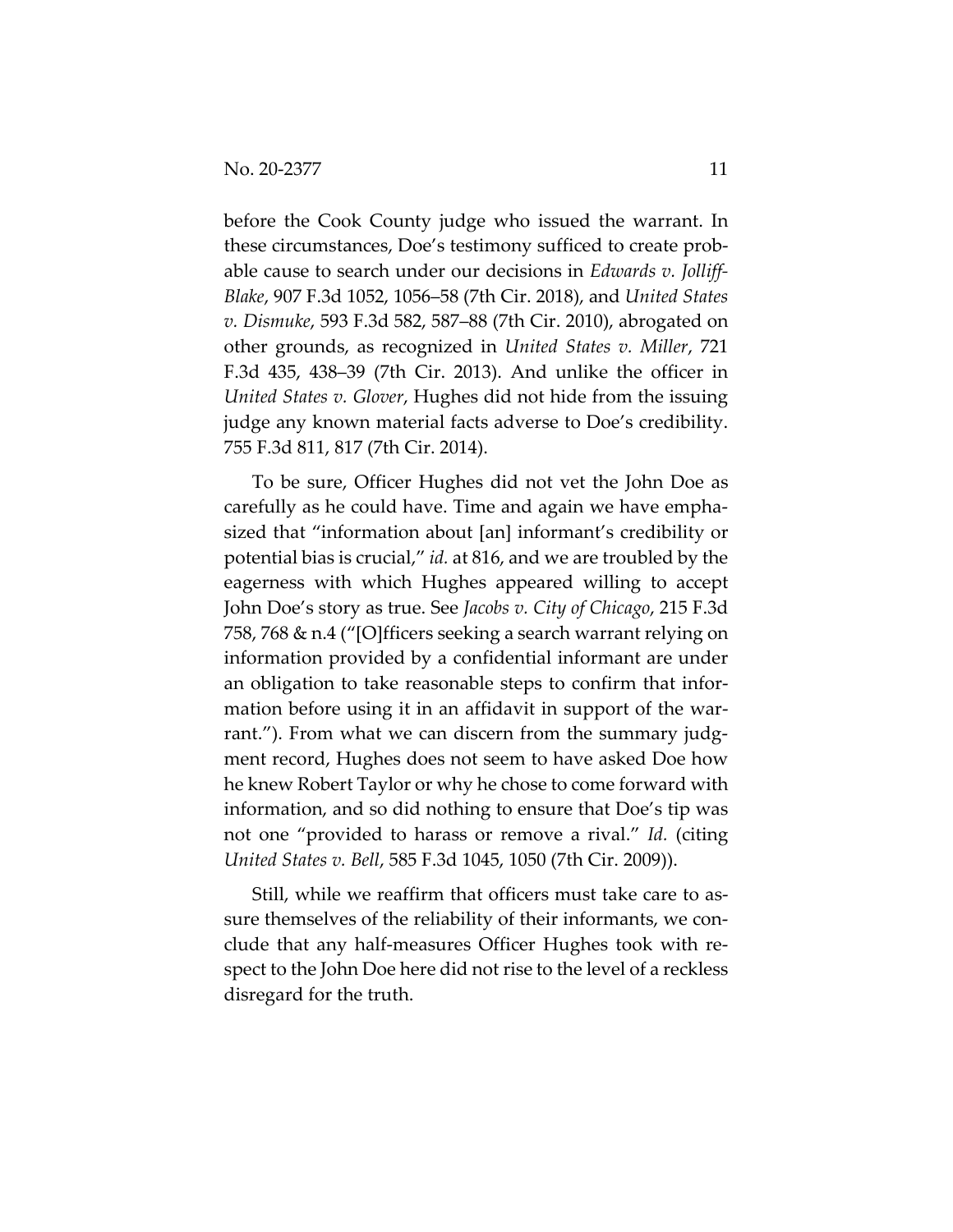The same cannot be said of what *else* Officer Hughes told the issuing judge. In our review of the summary judgment record, two aspects of Hughes's conduct jumped off the page. First, in the warrant affidavit he submitted to the judge, Officer Hughes listed Robert Taylor's address six separate times as "645 W. 62nd Street #1S." But neither the warrant application nor Hughes himself made any mention of the fact that he did nothing to corroborate this information and instead had merely "decided that it was 645 1S."

The district court characterized this decision as "suggest[ing] a lack of diligence on [Officer Hughes's] part." What happened here is worse than that. We see the record as establishing, at a minimum, reckless misconduct by Officer Hughes. And that misconduct resulted in a serious misstatement—a misrepresentation that the apartment to search was #1S at 645 W. 62nd Street. By Officer Hughes's own admission, that was false. Officer Hughes guessed at the apartment number and did so because, in his view, confirming Taylor's actual address—say, by running Taylor's name through police or city databases, looking for his name on the building's mailboxes, or contacting the landlord—would take too long.

We are skeptical. Officer Hughes has pointed to no exigency that would have prevented him from undertaking the sort of routine policework contemplated by the Fourth Amendment's particularity requirement. It is not too much to ask that a police officer seeking judicial authorization to search someone's home take steps to confirm the right address. By its very terms, the Fourth Amendment confers a "right of the people to be secure" not only in their "persons," "papers," and "effects," but also in their "houses." U.S. Const. amend. IV. The U.S. Reports are full of cases underscoring the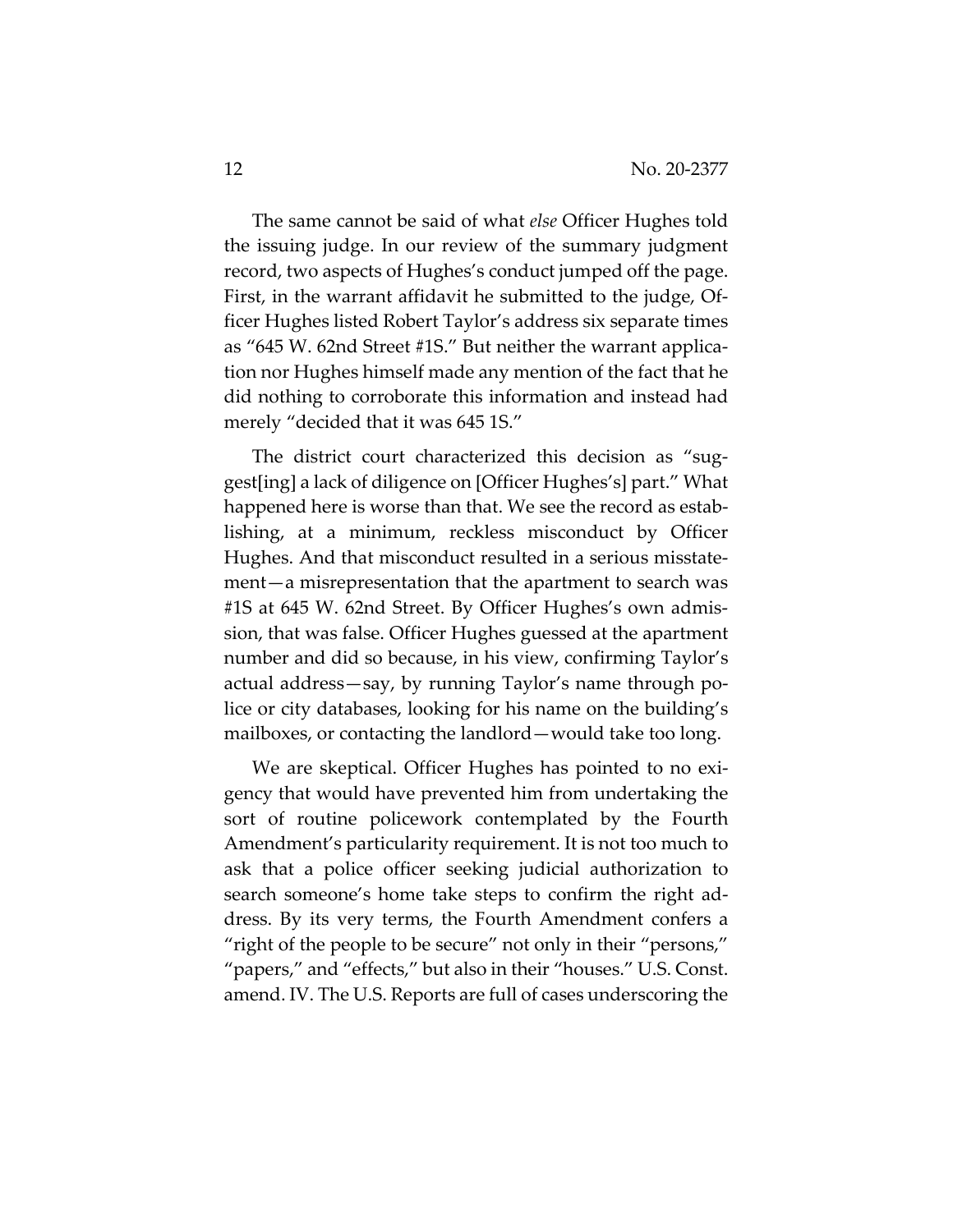sanctity of the home. See, *e.g.*, *Payton v. New York*, 445 U.S. 573, 585 (1980) ("The physical entry of the home is the chief evil against which the wording of the Fourth Amendment is directed.") (cleaned up). Guessing at an address to get a search warrant is intolerable, and that is unfortunately what Officer Hughes did here.

We are similarly troubled by another aspect of Officer Hughes's warrant application: its language authorizing a search for "any paraphernalia used in the weighing, cutting or mixing of illegal drugs," and "[a]ny money, any records detailing illegal drug transactions." These statements, too, were unsupported by probable cause. Hughes's affidavit was silent on the presence of drugs, and when asked if the John Doe informant told him anything about drugs at Taylor's residence, Hughes testified that "he did not." Nor did either Doe or Hughes "tell [the judge] about any drugs." The only support for a search for drugs was Officer Hughes's instinct that "drugs and guns go hand [in] hand," which again he did not mention to the issuing judge. This is nothing but "a mere hunch," which does not give rise even to reasonable suspicion, let alone probable cause. *Kansas v. Glover*, 140 S. Ct. 1183, 1187 (2020) (cleaned up).

Under these circumstances, nothing Officer Hughes told the issuing judge could have "provide[d] [him] with a substantial basis for determining the existence of probable cause" to believe drugs would be found in Taylor's apartment. *Illinois v. Gates*, 462 U.S. 213, 239 (1983). As to this portion of the warrant, the judge's signature was "a mere ratification of [Hughes's] bare conclusions" that drugs and guns go hand in hand. *Id.* Such rubber-stamping, the Supreme Court has underscored, amounts to "an abdication of the magistrate's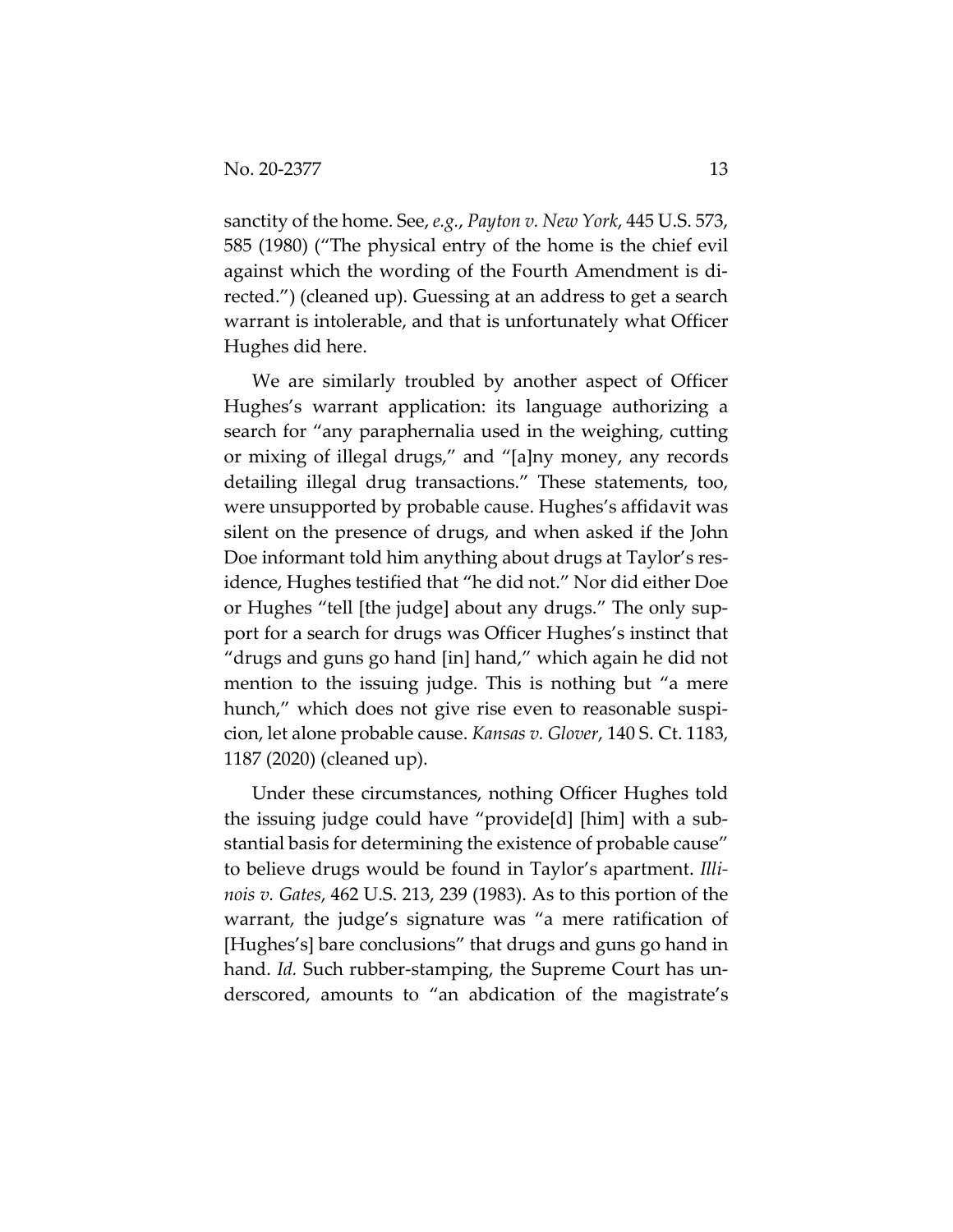duty." *Id.* The warrant should have never issued—the same conclusion the Circuit Court of Cook County reached in dismissing the gun charge against Taylor.

What is equally clear is that all of this could easily have been avoided. The stock references to drug paraphernalia should have been omitted from the warrant application. And Officer Hughes knew exactly where Taylor lived based on the John Doe's instructions. He should have included that information in the warrant affidavit. We have explained that the executing officer's personal knowledge of the place to be searched may be relevant to the question whether the warrant is sufficiently particularized, but only if that information was communicated to the issuing judge. See *United States v. Jones*, 54 F.3d 1285, 1292 (7th Cir. 1995). Instead of availing himself of this option for describing the location of Taylor's apartment, Officer Hughes chose to say nothing, and to present the judge with a warrant to seize items for which no probable cause existed from an address plucked from a hat.

That decision leads us to conclude that Officer Hughes, at the very least, made reckless misrepresentations of fact in procuring the warrant, the first element of a successful *Franks*  claim. And from there the second element—that these misrepresentations were necessary to the finding of probable cause—is academic. "Probable cause exists," we have explained, when "a reasonably prudent person would believe that contraband or evidence of a crime will be found *in the place to be searched*." *United States v. Richards*, 719 F.3d 746, 754 (7th Cir. 2013) (cleaned up) (emphasis added). The building at 643–45 W. 62nd Street has four units on each floor. If the issuing judge had known that the warrant before him had only a one-in-four chance of listing the correct address, he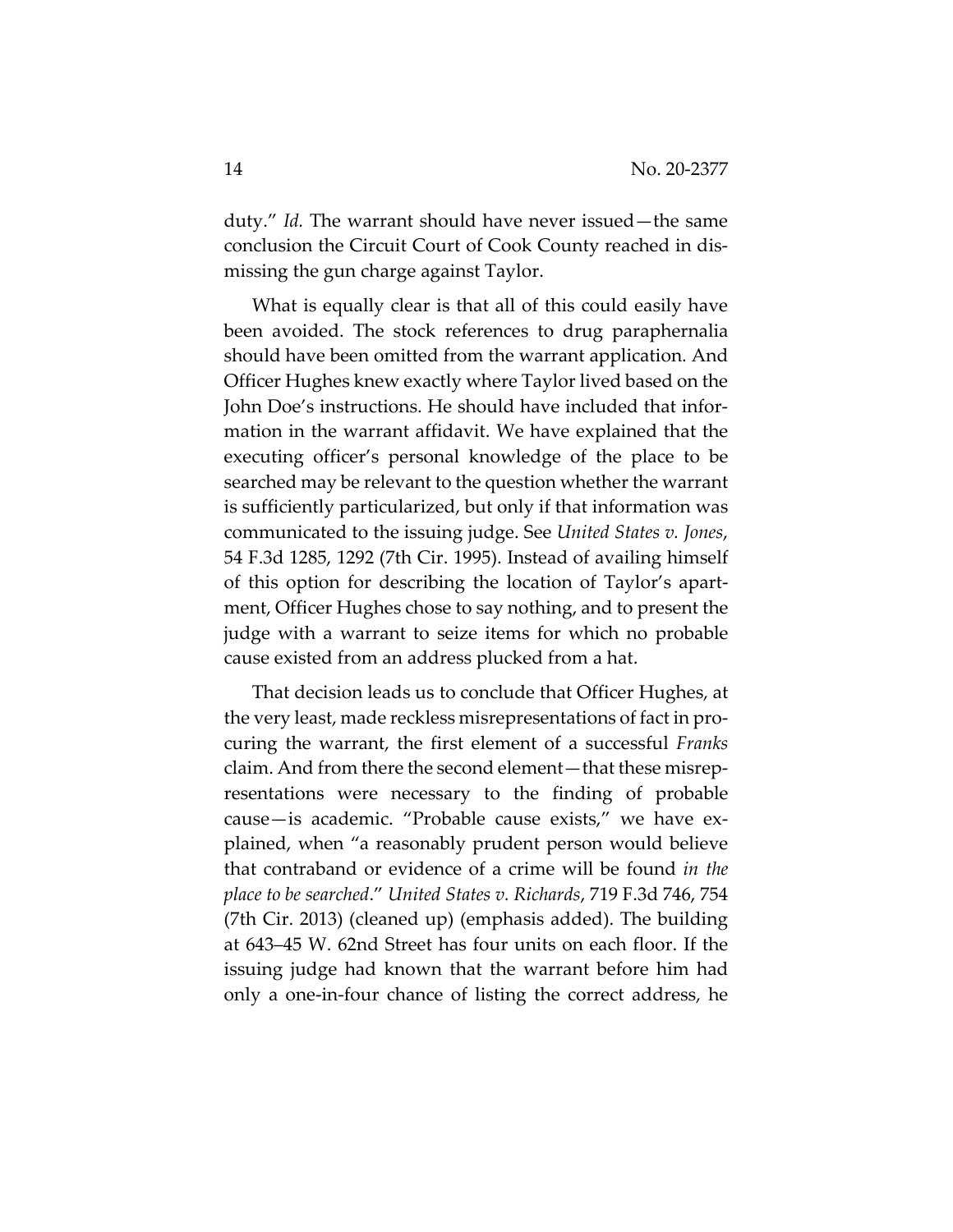surely would not have signed it. At that point, Officer Hughes might have revealed the additional information Doe had given him about where Taylor lived, and perhaps the warrant would have been rewritten to encompass those more specific directions. But that did not happen.

Taking our own careful look at the summary judgment record, we are left with an unmistakable reality. Officer Hughes told the Cook County judge that he knew Taylor's address when in fact he did not. And he told the judge that there was probable cause to believe drugs would be found in the apartment when in fact there was not. These misrepresentations are at the heart of this case. We would not be here without them. And these misrepresentations constitute an open-and-shut violation of *Franks*.

The record is clear on these points, with no lingering material questions for a jury to decide. We therefore reverse the district court's grant of summary judgment for Officer Hughes on Count I and direct entry of summary judgment for Taylor. The only item left for trial is the question of damages.

B

This brings us to the search itself. Taylor argues that the district court erred by granting Officer Hughes qualified immunity on the basis that he executed the search of Taylor's apartment in good faith reliance on the warrant. Again we agree with Taylor.

An officer who executes a search in reliance on a subsequently invalidated warrant may be liable under § 1983 only if the warrant application was "so lacking in indicia of probable cause as to render official belief in its existence unreasonable." *Malley v. Briggs*, 475 U.S. 335, 345 (1986). This is "the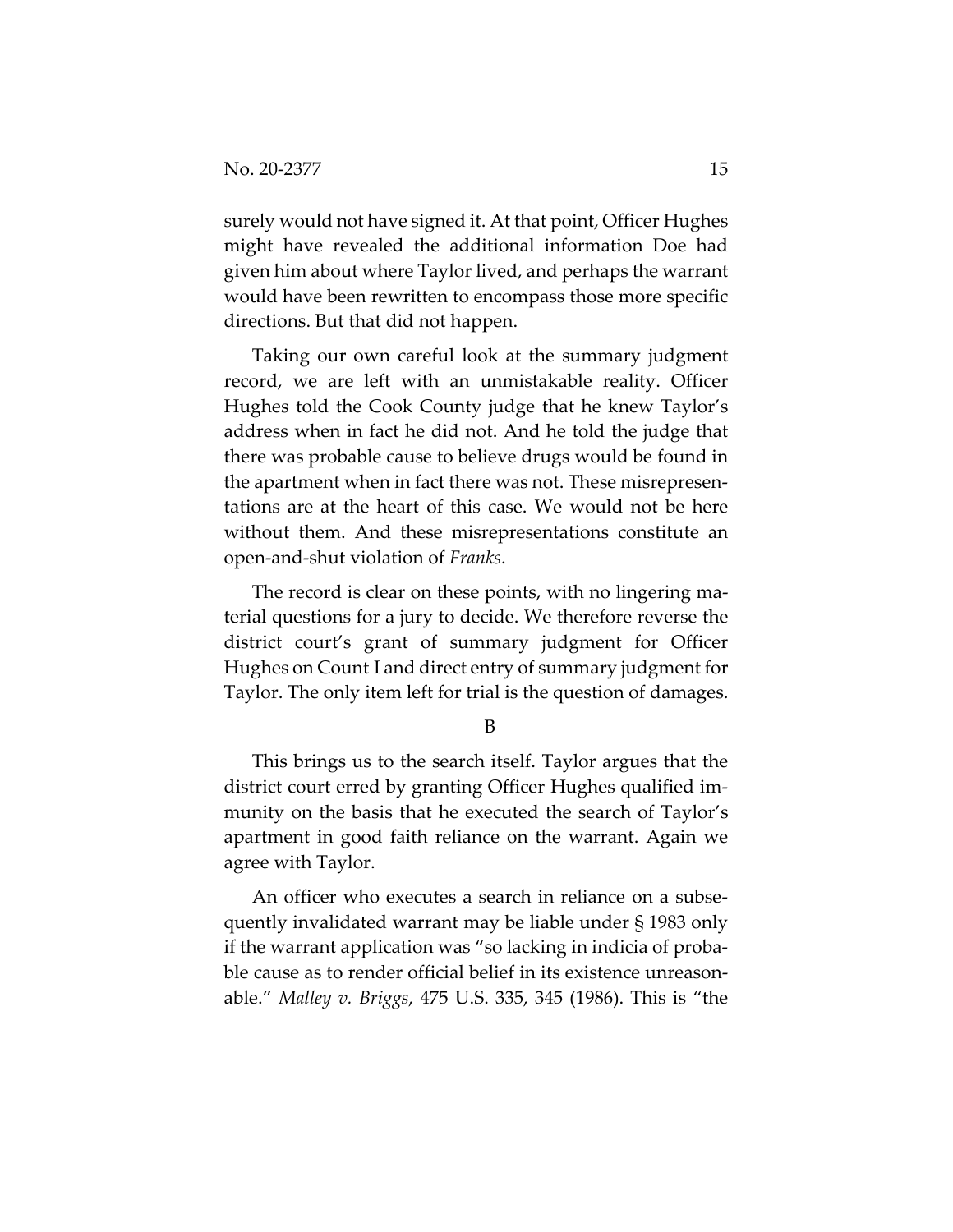same standard of objective reasonableness" that defines the good-faith exception to the exclusionary rule in the criminal context. *Id.* at 344 (citing *United States v. Leon*, 468 U.S. 897 (1984)). Under this rule, an officer will be personally liable only if (1) another case clearly establishes that a similar affidavit did not give rise to probable cause or (2) "the affidavit is so plainly deficient that any reasonably well-trained officer 'would have known that his affidavit failed to establish probable cause and that he should not have applied for the warrant.'" *United States v. Koerth*, 312 F.3d 862, 869 (7th Cir. 2002) (quoting *Malley*, 475 U.S. at 345).

The district court agreed with Taylor that, because the warrant listed an incorrect address, it was invalid for lack of particularity. This is beyond dispute: the warrant particularly described *an* apartment—just not Robert Taylor's. Put another way, no officer without Officer Hughes's outside knowledge could read the warrant and "with reasonable effort ascertain and identify the place intended," because the warrant simply did not list the actual and intended target of the search. *United States v. McMillian*, 786 F.3d 630, 639 (7th Cir. 2015). Even so, the district court determined that Officer Hughes was entitled to qualified immunity for executing the search because he "had a good faith-belief in the warrant's validity." In the district court's view, "Hughes (and the other searching officers) reasonably believed they had secured a valid warrant for Taylor's apartment, and that is where they searched."

Our holding that Officer Hughes procured the warrant through misrepresentation compels a different result. The rule in *Franks* is clearly established: an officer may not procure a search warrant by making a knowing or reckless misrepresentation of material fact. See 438 U.S. at 155. And so we have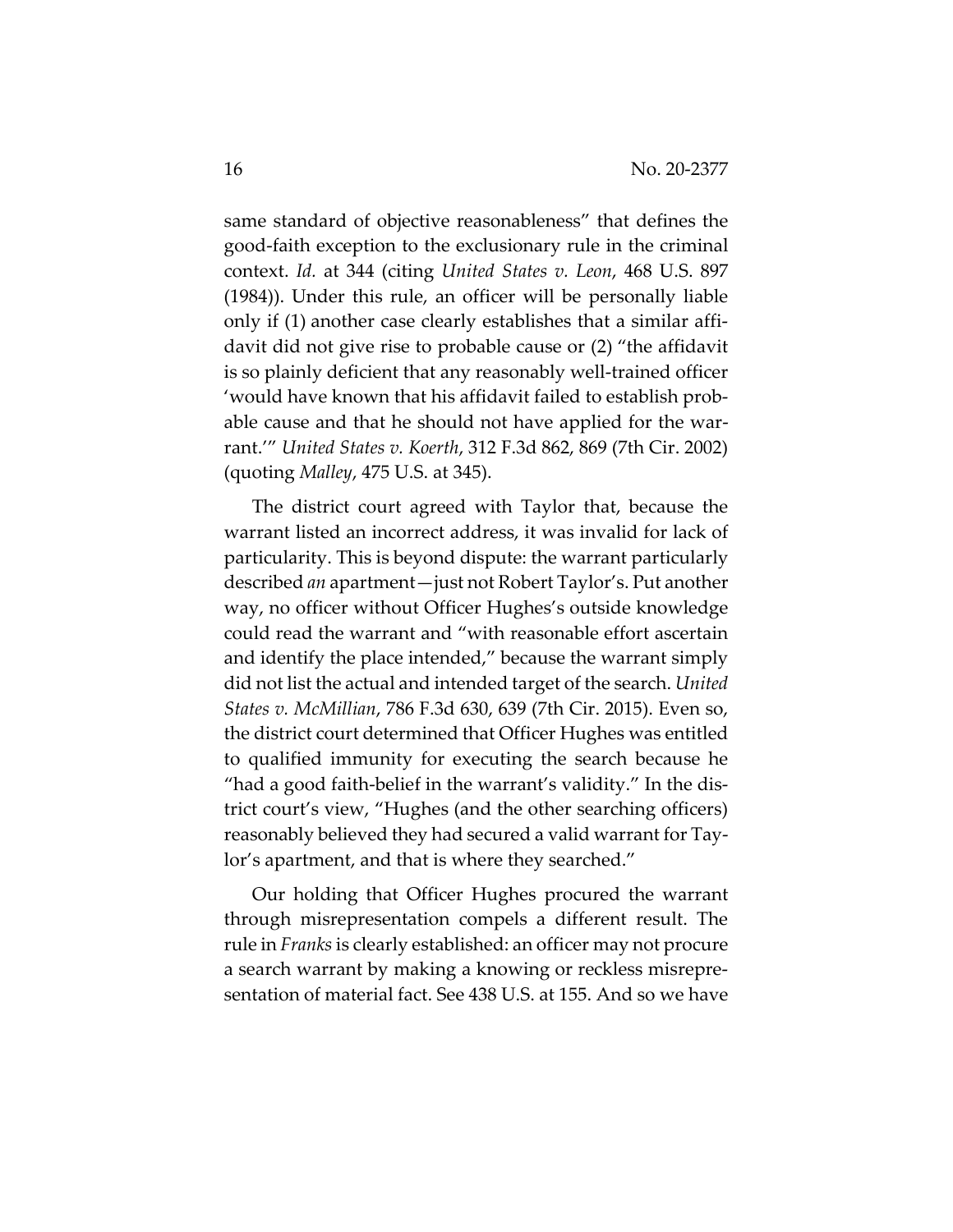held that "in cases in which suppression would be warranted [under *Franks*] because an officer was dishonest or reckless in preparing a warrant affidavit, that officer would not enjoy good faith immunity for civil damages." *Olson*, 771 F.2d at 282; see also, *e.g.*, *Velardi v. Walsh*, 40 F.3d 569, 573 (2d Cir. 1994) ("Where an officer knows, or has reason to know, that he has materially misled a magistrate on the basis for a finding of probable cause, … the shield of qualified immunity is lost.") (citations omitted).

This parallelism between suppression in the criminal context and liability in the civil context makes sound sense here. An officer who procures a warrant in violation of *Franks* cannot conduct a search in good faith reliance on the validity of that warrant: inherent in a *Franks* violation is a finding that the officer knows—or at least reasonably should know—that the warrant *is not valid*. Here, Officer Hughes violated *Franks*  by guessing at Taylor's address. As such, he reasonably should have known that the warrant was invalid for failure to "particularly describ[e] the place to be searched." U.S. Const. amend. IV.

Under these circumstances, it is no stretch to say that "the affidavit [was] so plainly deficient" that Officer Hughes "should not have applied for the warrant." *Koerth*, 312 F.3d at 869 (citations omitted). He is therefore not entitled to qualified immunity for the search on the basis of his good-faith reliance on the warrant. See *Malley*, 475 U.S. at 344 (observing that it would be "incongruous" to suppress evidence where reliance on a warrant is objectively unreasonable "while exempting police conduct in applying for an arrest or search warrant from any scrutiny whatsoever in a § 1983 damages action").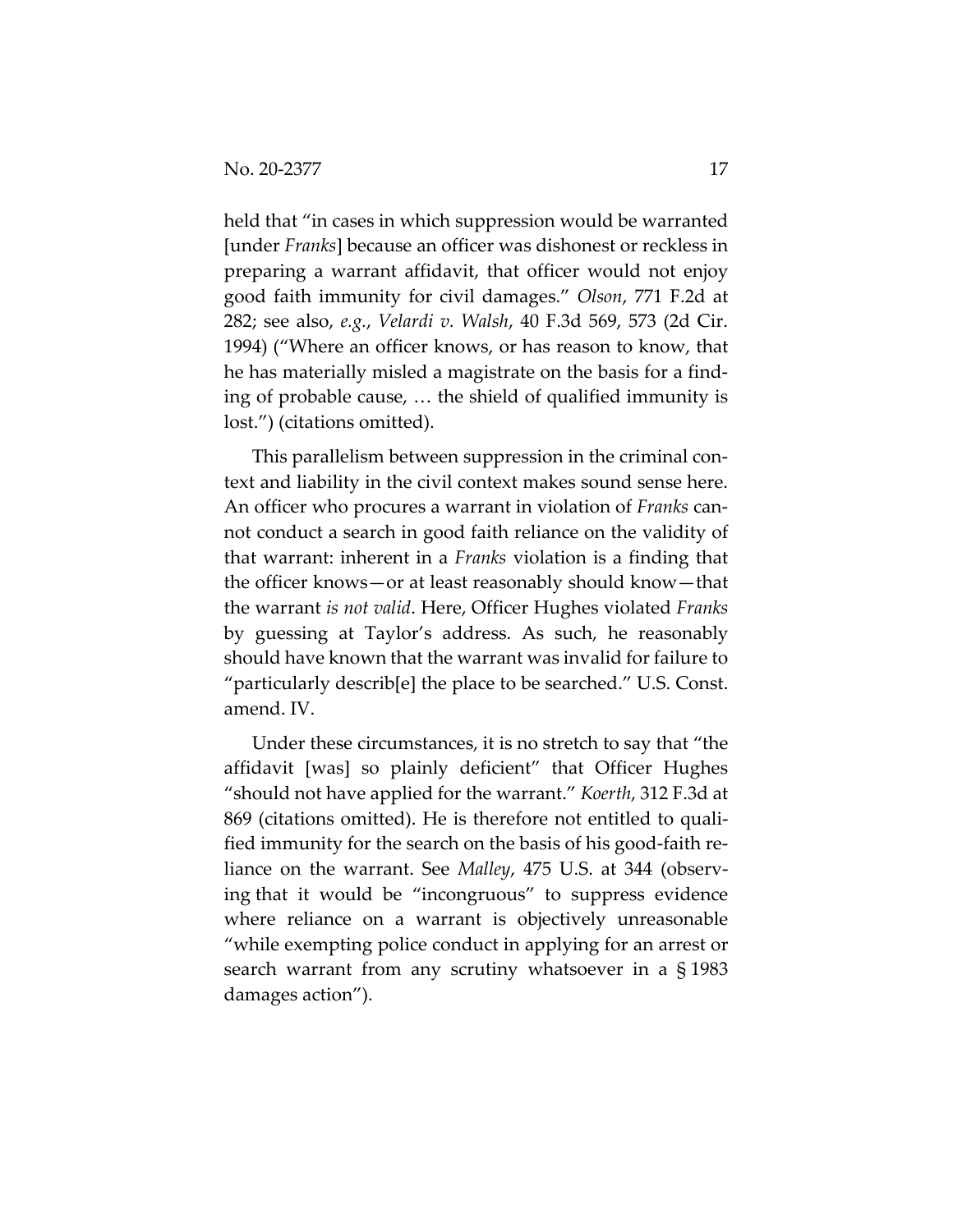Officer Hughes suggests an alternative path to affirmance, relying on our decision in *Muhammad v. Pearson*, 900 F.3d 898 (7th Cir. 2018). In *Muhammad*, officers procured a valid warrant for "Apartment 1," but at the scene they found *two* apartments—1A and 1B. *Id.* at 901. We approved the officers' decision to search 1A because "the omission of 'A' from the warrant was a clerical omission" and the executing officer "used his knowledge of the case, including information from his source, to search the correct apartment." *Id.* at 906. The rule coming out of *Muhammad* is that, in some cases, "officers executing a search warrant can rely on what they know and see independent of the documents to make sure they search the correct premises, at least where the circumstances show there is no reasonable chance that the officers will search the wrong location." *Id.* at 905.

Officer Hughes contends that *Muhammad* controls here. His position is straightforward: while the warrant signed by the Cook County judge listed the wrong address for Robert Taylor, Hughes used the information provided by John Doe to lead the search team to the correct apartment within the larger complex. The district court saw this fact as militating in favor of immunity: "Hughes mitigated the risk that the wrong location would be searched by participating in the search and directing the team to the correct location." Hughes goes one step further, arguing that, under *Muhammad*, his reliance on John Doe's directions to reach Taylor's apartment rendered the search reasonable and precludes liability.

Not so in our view. In *Muhammad*, the officer had corroborated many times over that 1A was the correct unit, and the officers had some of those confirmatory materials with them when they executed the search. *Id.* at 902–03. There was no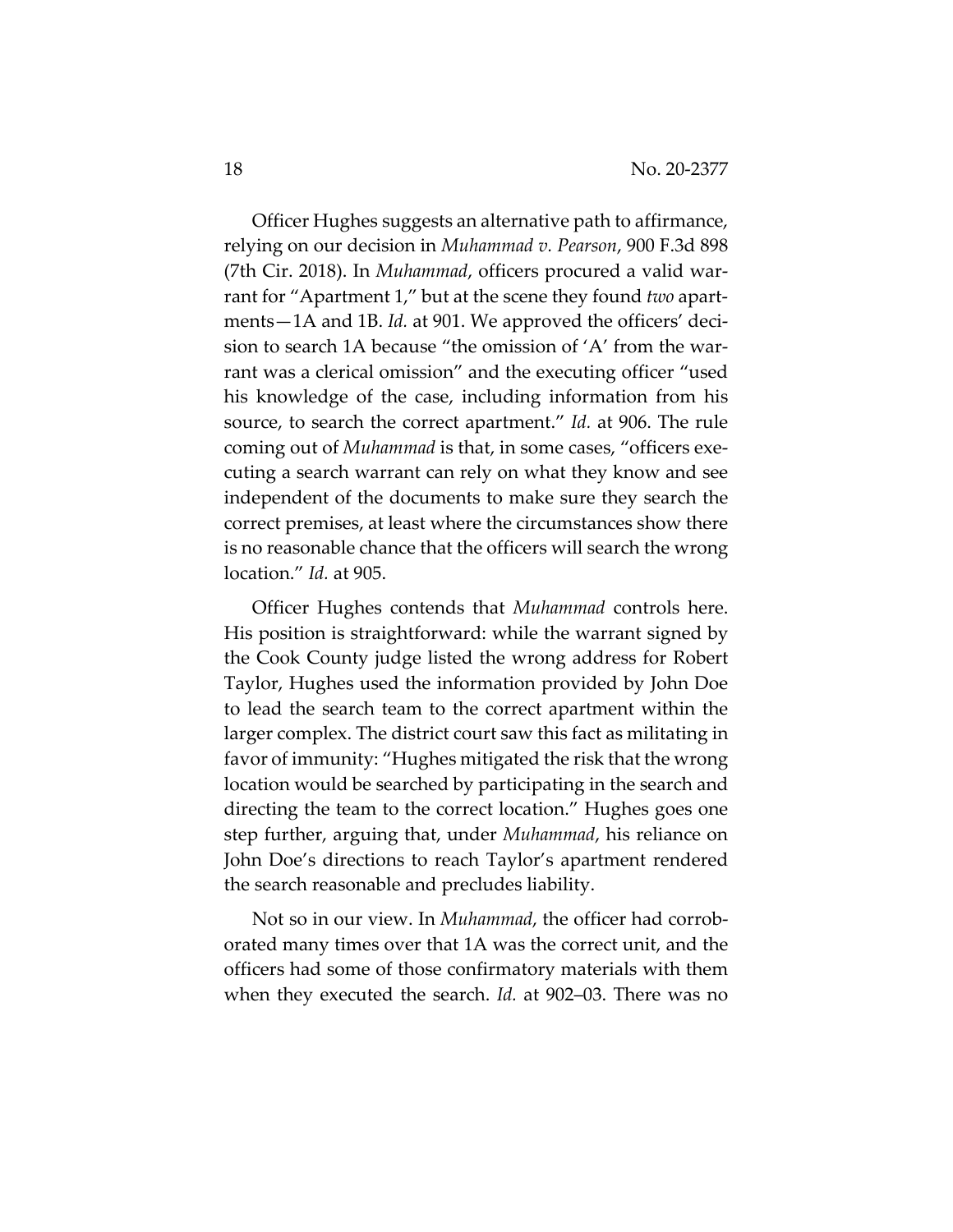question in *Muhammad* that the officers acted in good faith the case is really just about a typo. To our eye, this good-faith context is crucial to a proper understanding of *Muhammad*. The bottom line there was *not* that the search was reasonable, but only that the executing officer acted in good faith and was entitled to qualified immunity: no case clearly established that he "could not proceed to search the apartment that he knew, beyond reasonable dispute, was the intended target." *Id.* at 907. In *Muhammad*, both the affiant officer and the issuing judge intended the same target: Apartment 1A. See *id.* at 904. And so we granted qualified immunity because there was "no reasonable chance that the officers [would] search the wrong location, *meaning a location other than the one the issuing magistrate authorized*." *Id.* at 905 (emphasis added).

This case is far different. Officer Hughes and the issuing judge may both have *said* the search's target was #1S at 645 W. 62nd Street, but they *meant* different things by it. For Hughes, the number was just a placeholder: he wanted to search Taylor's apartment, whatever number it ended up being. But the Cook County judge approved a search only of #1S at 645 W. 62nd Street. What was present in *Muhammad*, then, was missing here—"no reasonable chance that the officers [would] search … a location other than the one the issuing magistrate authorized." *Id.* at 905. In fact, because there were four units on the floor and because the search team was following Hughes's instructions, there was a 75% chance the officers would search the "wrong" location from the judge's perspective—any unit other than 645 #1S.

That Officer Hughes was present to lead the search team to the correct apartment does not change the analysis. Hughes is entitled to good-faith immunity only if he could have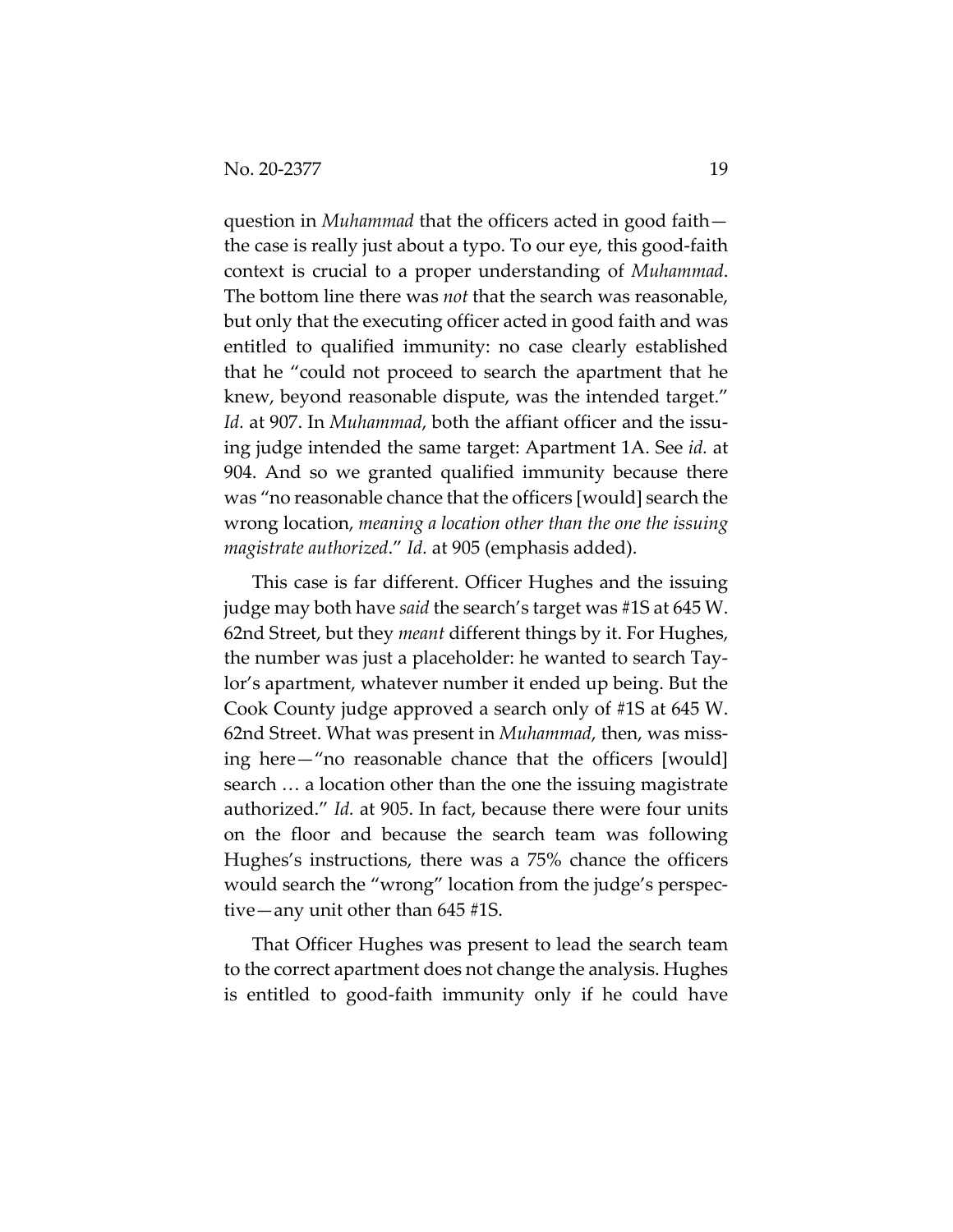"reasonably believed that the search [he] conducted was authorized by *a valid warrant*." *Massachusetts v. Sheppard*, 468 U.S. 981, 988 (1984) (emphasis added). He could not have done so. We therefore reverse the grant of summary judgment for Officer Hughes on Counts II and III, enter summary judgment for Taylor, and remand for a determination of damages.

C

Onto the first of Taylor's two false arrest claims. The district court determined that the officers had probable cause to believe that Taylor possessed both the black .38 revolver identified by the John Doe informant and the blue pistol found in the apartment's second bedroom. In the alternative, the district court found that the officers were entitled to qualified immunity on the basis that there was arguable probable cause to arrest Taylor. We agree with the alternative conclusion and affirm on that basis alone.

Start with the black .38 revolver. By the district court's reasoning, because of the nature of the felon-in-possession crime, the "same probable cause to believe Taylor possessed evidence of a crime was probable cause to believe Taylor committed" the crime itself. Since probable cause to arrest on any basis precludes a false arrest claim, see *Holmes v. Vill. of Hoffman Ests.*, 511 F.3d 673, 682 (7th Cir. 2007), the district court concluded that Taylor's claim must fail on this basis.

This reasoning may have supported an arrest *before* the search. But we do not need to resolve that question. The fact remains that Taylor was not arrested until after the officers had searched his apartment. Probable cause to search was based on John Doe's testimony that Taylor had a black .38 caliber pistol in that apartment. But remember that the search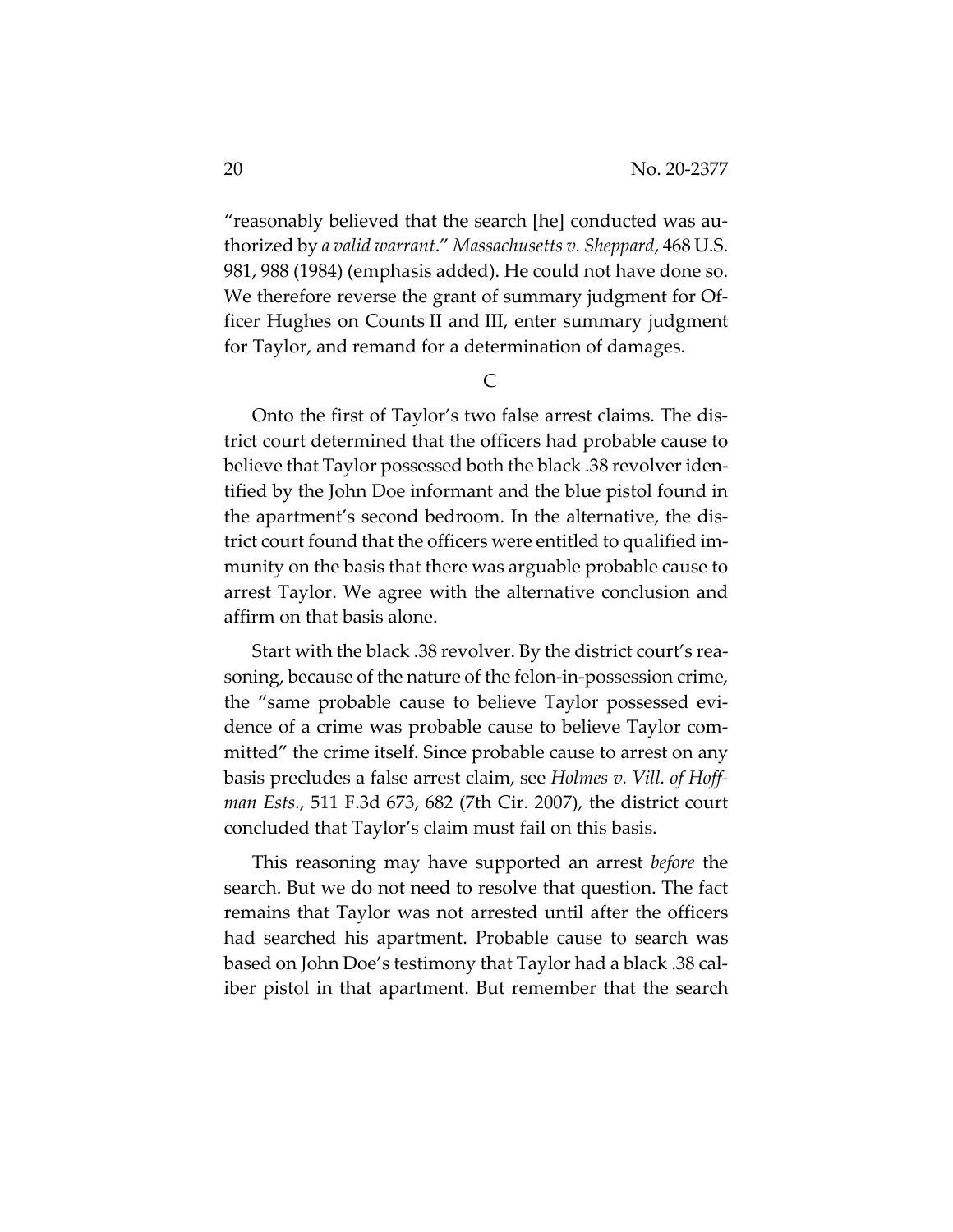turned up no such gun, so on this point John Doe's information did not pan out and could not supply probable cause to arrest. See *United States v. Haldorson*, 941 F.3d 284, 292 (7th Cir. 2019) ("There could be circumstances in which the subsequent investigation turns up new facts or evidence that disprove or discredit the original information.").

The harder question involves the blue gun found during the search—the gun the officers actually relied upon in arresting and then charging Taylor with possession. Officers found the blue gun in an open safe in the apartment's second bedroom, alongside Mario Barnes, Barbara Taylor, and Barnes's three children. The district court determined that there was probable cause to believe that Taylor had "constructive possession" of this weapon as the term is defined under Illinois law, and that in any event the question of probable cause was at least arguable, entitling the officers to qualified immunity.

Constructive possession in Illinois requires "(1) that defendant had knowledge of the presence of the weapon; and (2) that defendant exercised immediate and exclusive control over the area when the weapon was found." *People v. Ross*, 947 N.E.2d 776, 781 (Ill. App. Ct. 2011). Illinois courts have given these elements broad definition, with some cases indicating that mere "[h]abitation in or rental of the premises where [contraband is] discovered is sufficient evidence of control to constitute constructive possession," *People v. Cunningham*, 723 N.E.2d 778, 782 (Ill. Ct. App. 1999), and underscoring that the "fact that others had access to the premises does not defeat constructive possession." *People v. Hill*, 977 N.E.2d 166, 180 (Ill. Ct. App. 2012).

We are not confident that the facts before us-proof that Taylor resided in one room with a blue gun found in another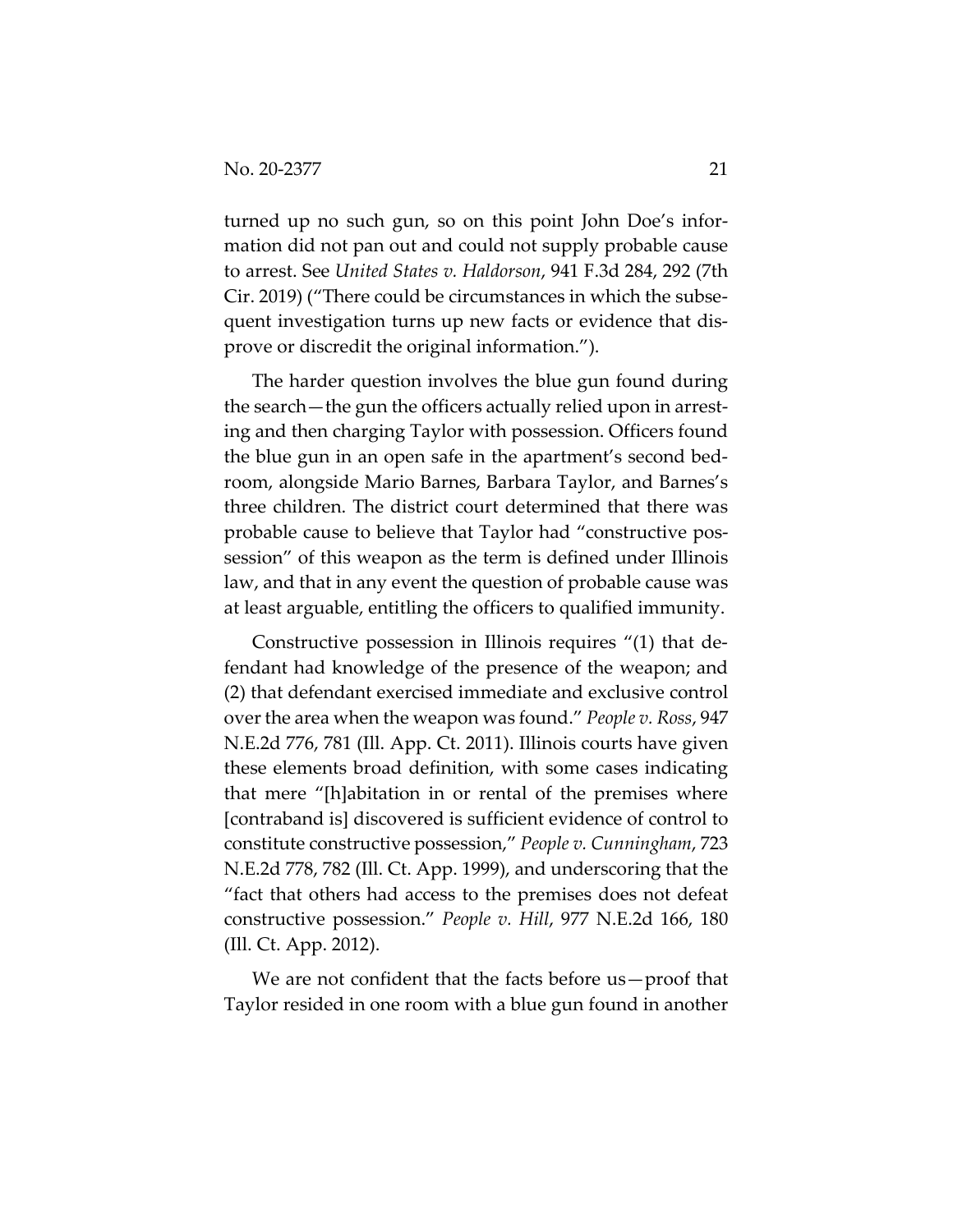room—sufficed to create probable cause. We could locate no Illinois case finding constructive possession where, as here, the defendant was not present during the seizure and there was no evidence linking the defendant to the location in which contraband was found—here, the second bedroom. See, *e.g.*, *Cunningham*, 723 N.E.2d at 781–82 (finding constructive possession where the defendant was not present but drugs were found in a locked room accessible with a key taken from the defendant); *People v. Givens*, 934 N.E.2d 470, 485 (Ill. 2010) (finding constructive possession where cocaine was discovered on a nightstand next to the bed in which defendant was asleep with her fiancé); *People v. Ross*, 947 N.E.2d 776, 781 (Ill. Ct. App. 2011) (finding constructive possession where "only defendant was in possession of the vehicle when the handgun was found").

Indeed, some Illinois cases seem to indicate that probable cause would likely *not* exist on these facts. See *People v. Alicea*, 999 N.E.2d 392, 394, 398–99 (Ill. Ct. App. 2013) (finding no constructive possession where weapons were found in a room with one piece of recent mail addressed to the defendant, and the only person present during the search was the defendant's adult son); *People v. Maldonado*, 35 N.E.3d 1218, 1223–26 (Ill. Ct. App. 2015) (relying on *Alicea* to find no constructive possession based on the presence of mail addressed to the defendant when the defendant was not present during the search); *People v. Kissinger*, 325 N.E.2d 28, 29–31 (Ill. Ct. App. 1975) (finding constructive possession only as to drugs found in common areas of a multi-person residence, and not as to drugs discovered in the yard or in an upstairs bedroom occupied by another adult).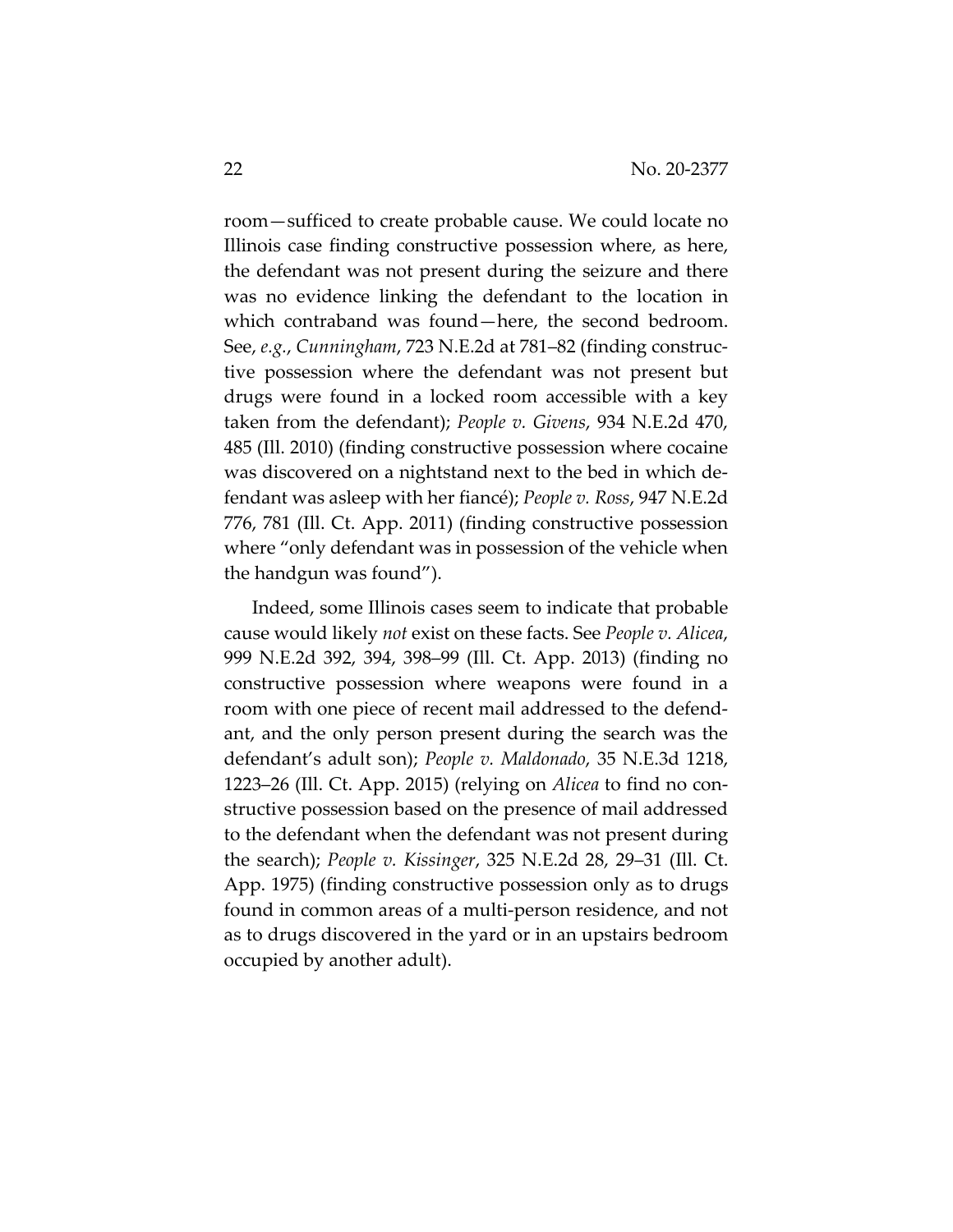These latter cases, however, each confronted the question whether constructive possession had been proven beyond a reasonable doubt. But probable cause is a lower bar. Regardless, the second set of cases casts doubt on the district court's affirmative finding that the officers here had probable cause to arrest Robert Taylor for possessing the blue gun found in the second bedroom, the room where Mario Barnes was present. So too, it must be said, does Officer Hughes's own deposition testimony. When asked why he did not arrest Barnes, himself a felon, for possessing the blue gun, Hughes testified that he "never saw him in possession of a weapon." It is unclear how Officer Hughes could have believed that Taylor constructively possessed the blue gun but that Barnes did not. And Hughes's explanation does not help things. Asked why he believed the blue gun was Taylor's, Hughes responded only that Taylor "was known to carry weapons" and that "the reason why I was there [was] for a search warrant for a gun." We find these statements—each of which again reflect indifference to the demands of the Fourth Amendment on Officer Hughes's part—alarming.

In the end, though, the district court was right to approach the probable cause inquiry in strictly objective terms. And as an objective matter, weighing the scant evidence in this case against the unsettled caselaw, we are not comfortable deciding whether probable cause existed under Illinois law to arrest Robert Taylor for possessing the blue weapon. See *Pearson v. Callahan*, 555 U.S. 223, 236 (2009).

Instead, we resolve this question on narrower grounds. An officer who makes an arrest is entitled to qualified immunity if "a reasonable officer could have believed [the] arrest to be lawful, in light of clearly established law and the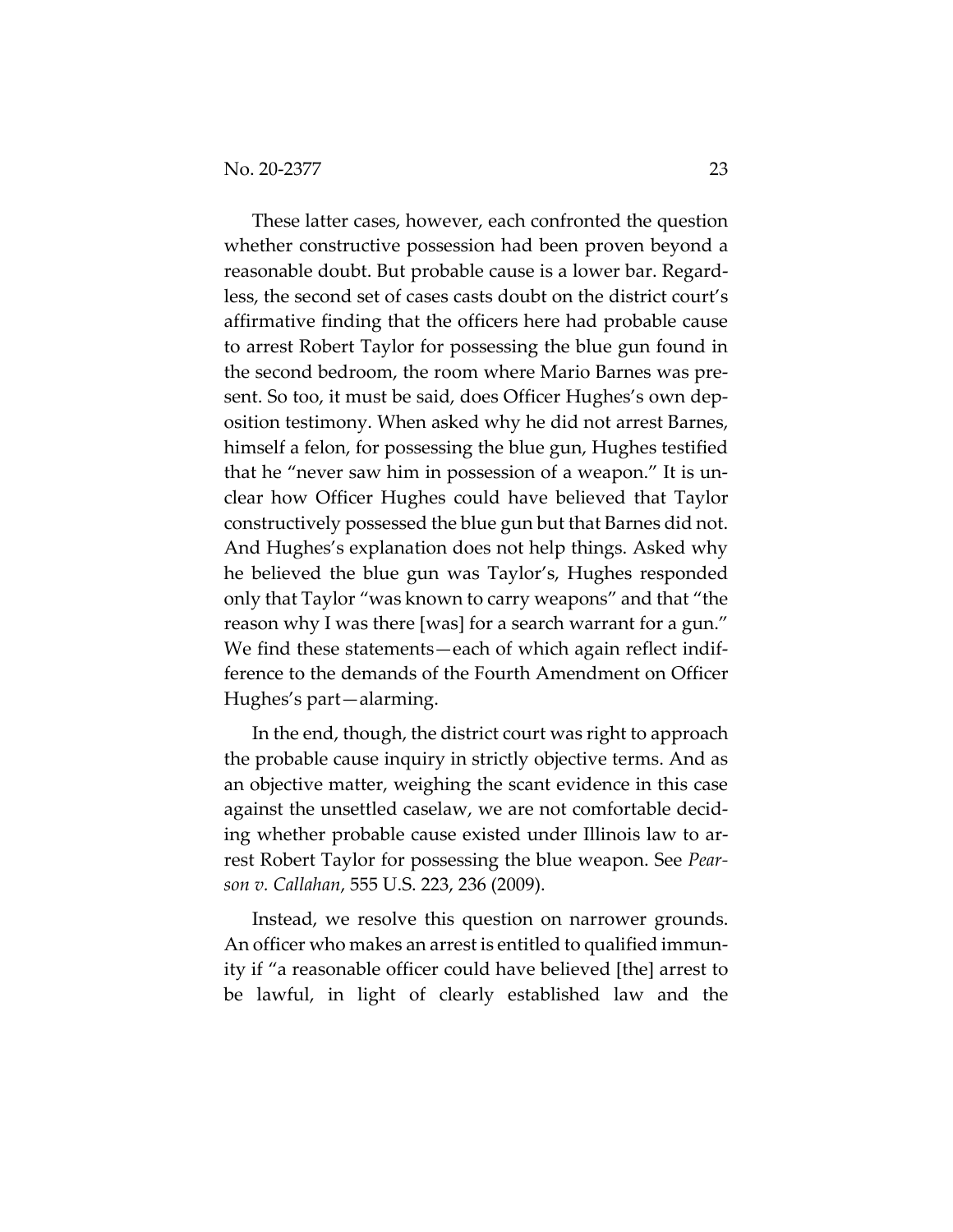information the arresting officers possessed." *Hunter v. Bryant*, 502 U.S. 224, 227 (1991) (cleaned up); see also *Humphrey v. Staszak*, 148 F.3d 719, 725 (7th Cir. 1998). Given the broad language employed by some Illinois cases and the lack of a contrary case directly on point, we conclude that qualified immunity precludes liability for Officer Hughes and Detective Weitzman on Taylor's first false arrest claim.

We affirm the district court's entry of summary judgment on Counts IV and V.

### D

Taylor's second false arrest claim stems from the December 2011 arrest. Recall that Taylor was acquitted of his felonin-possession charge a month earlier, in November 2011. This means there can be no question this second arrest was unconstitutional—there was no probable cause to arrest Taylor a second time.

The district court entered summary judgment for Officer Hughes and the rest of the executing officers on the basis that they were not personally involved in the December arrest. But with respect to Detective Weitzman, who opened the investigative alert in the first place, the district court found a question of fact as to whether he was responsible for canceling the alert, and thus potentially liable for failing to do so. But even assuming Weitzman shouldered responsibility for canceling the alert, the district court determined he was entitled to qualified immunity because there existed no case that would have put him on notice that his "failure to cancel the investigative alert … violated a clearly established constitutional right not [to] be seized on a stale alert."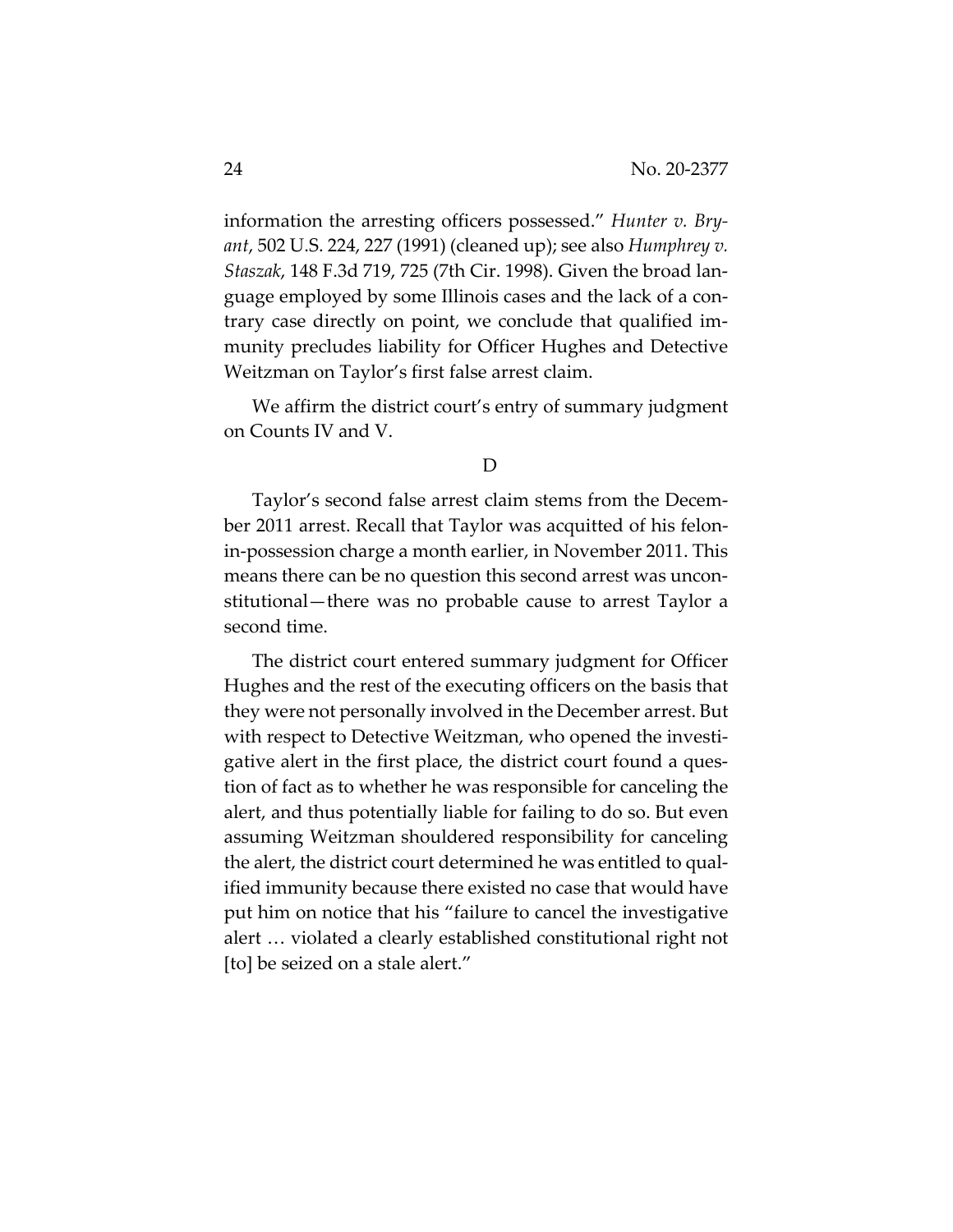In his opening brief, Taylor does not explain why the district court was wrong to conclude that no clearly established right had been violated, instead pressing only two arguments that the district court rejected along the way to its ultimate conclusion. Taylor has thus waived any challenge to this ruling on appeal. See *Tuduj v. Newbold*, 958 F.3d 576, 579 (7th Cir. 2020) ("[A]rguments not raised in an opening brief are waived.").

In any event, even assuming Detective Weitzman bore some responsibility for canceling the alert, nothing in the record indicates that he recklessly or intentionally left open the stale alert for Taylor's arrest—conduct akin to a *Franks* violation. See *Herring v. United States*, 555 U.S. 135, 146 (2009) ("If the police have been shown to be reckless in maintaining a warrant system, or to have knowingly made false entries to lay the groundwork for future false arrests, exclusion would certainly be justified."). Absent such misconduct, Weitzman could be liable only if an existing case clearly established that his failure to monitor and cancel Taylor's alert violated Taylor's constitutional rights. Like the district court, we too have not found such a case.

We affirm the entry of summary judgment for Detective Weitzman on Count VII.

#### E

To this point we have focused our analysis on Officer Hughes and Detective Weitzman, aligning with the emphasis placed on these two defendants in both parties' briefing. But Taylor has appealed as to all the named individual defendants, so we pause briefly to address the claims against the remaining eight officers.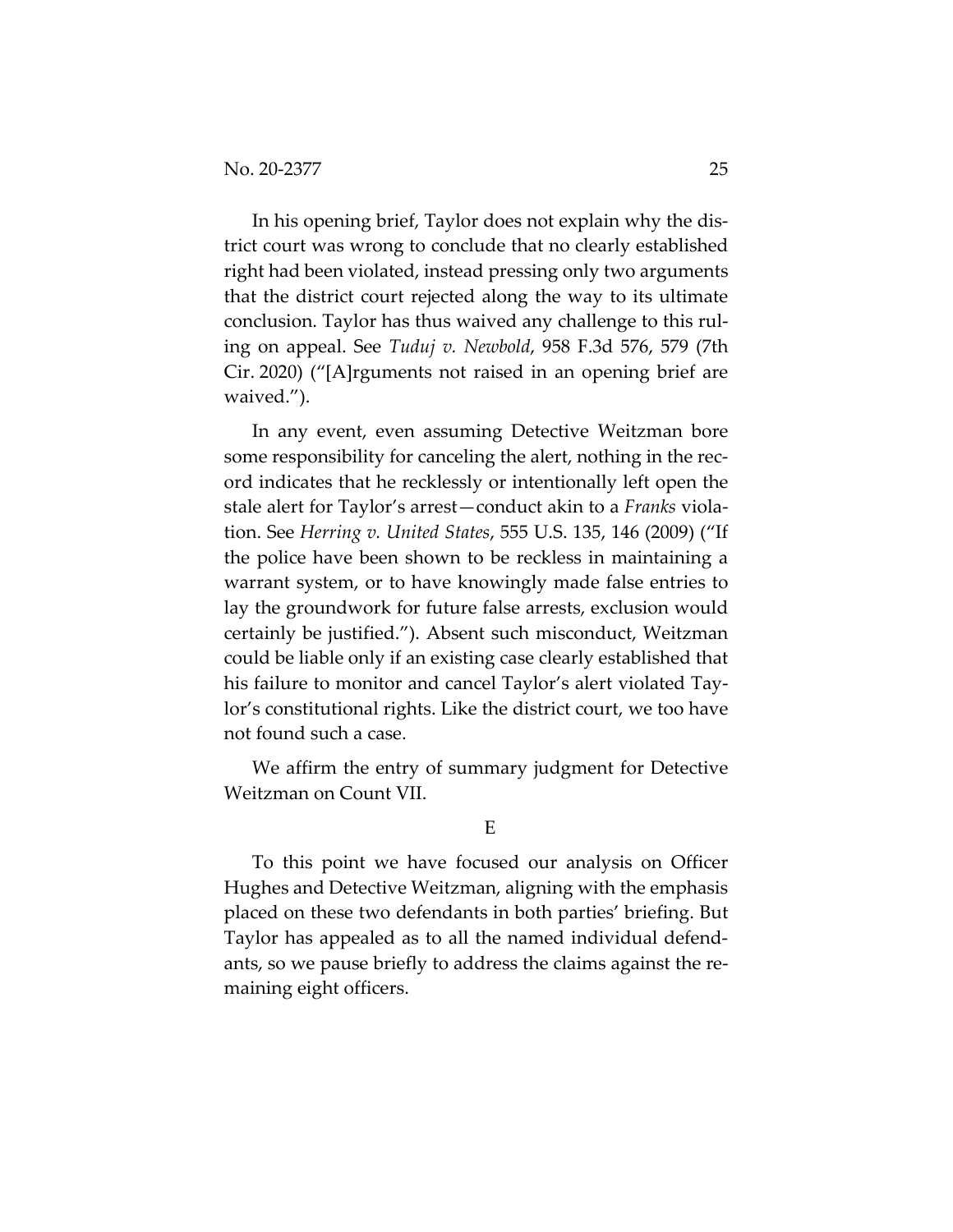As to these officers, we affirm the district court across the board. On Count I, there is no evidence that any officer except Hughes was involved in procuring the warrant. See *Ashcroft v. Iqbal*, 556 U.S. 662, 677 (2009) (explaining that, in § 1983 cases, "each Government official … is only liable for his or her own misconduct"). On Counts II and III, all officers except Hughes acted in good faith reliance on the facially valid search warrant. *Malley*, 475 U.S. at 345. Taylor makes no argument on appeal as to Count VI, for supervisory liability against Sergeant Kevin Johnson, so that claim is waived, see *Tuduj*, 958 F.3d at 579, and in any event there is no indication that Johnson was "personally involved in [Hughes's] constitutional violation[s]." *Taylor v. Ways*, 999 F.3d 478, 493–94 (7th Cir. 2021). And on Counts IV, V, and VII, we see no evidence that any officer besides Hughes and Weitzman played a role in either of Taylor's two arrests. See *Iqbal*, 556 U.S. at 677.

#### F

Finally, Taylor seeks to hold the City of Chicago liable for two of its policies under the doctrine of *Monell v. Department of Social Services*, 436 U.S. 658 (1978). Liability under *Monell* is difficult to establish, requiring a § 1983 plaintiff to prove that a municipality, either through an express policy or an implied policy of inaction, took "deliberate" action that was the "moving force" behind a constitutional injury. *Bd. of County Comm'rs of Bryan County v. Brown*, 520 U.S. 397, 403– 07 (1997).

We can make quick work of Taylor's first *Monell* claim that CPD's policy of permitting officers to procure warrants through the use of John Doe informants is unconstitutional. Without detracting from our earlier skepticism of Officer Hughes's hasty reliance on the John Doe in this particular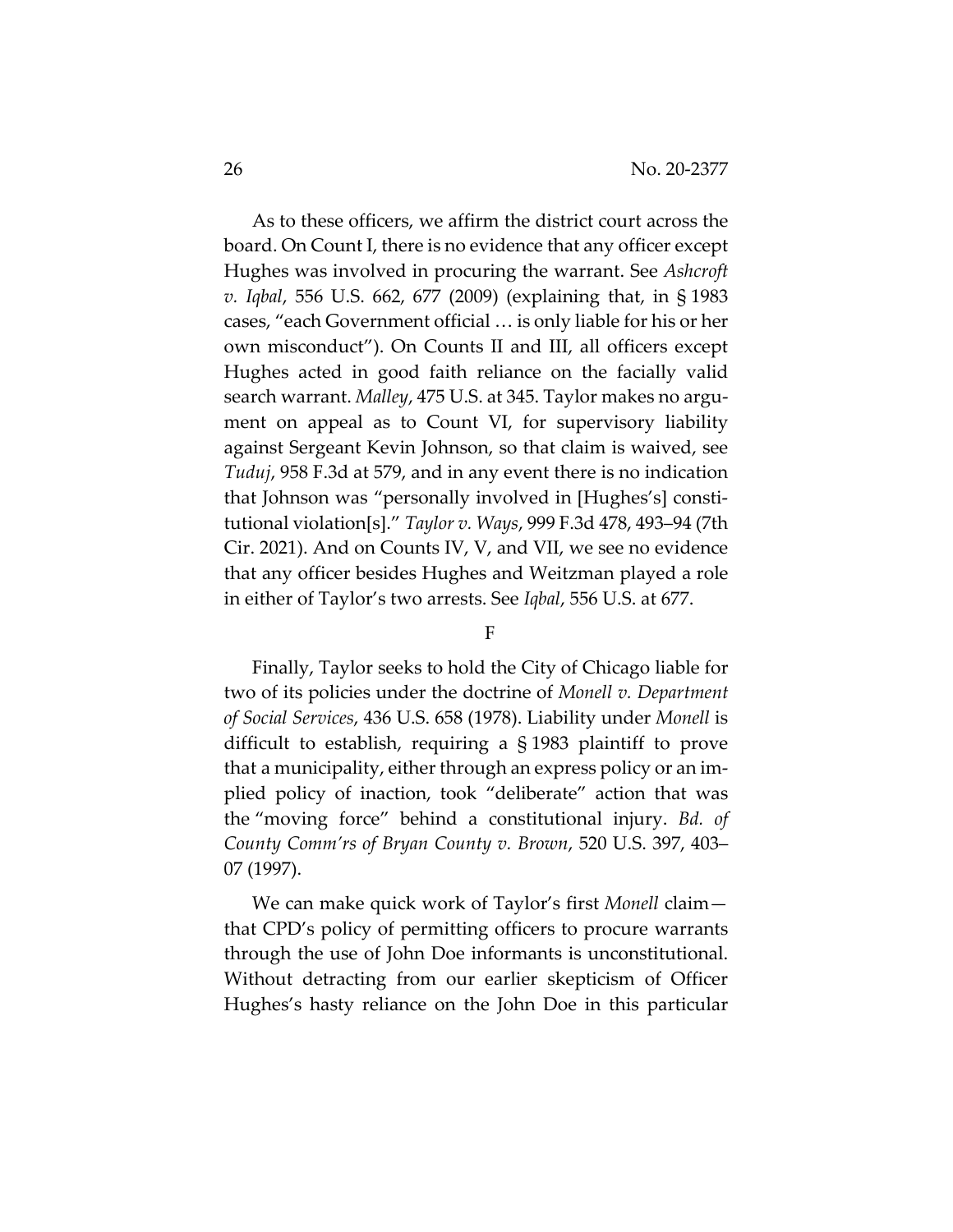case, that reliance caused Taylor no constitutional injury. And so there can be no *Monell* liability. *Id.* at 403. We affirm the district court's entry of summary judgment for the City on this theory of liability.

The challenge to CPD's investigative alerts policy requires more analysis. Taylor undoubtedly suffered a constitutional injury when, based on the stale alert, he was arrested in December 2011 without probable cause. The question is whether the City itself can be held liable for that Fourth Amendment violation.

*Monell* liability may attach in two limited sets of circumstances. First, if an express municipal policy or "affirmative municipal action is itself unconstitutional," a *Monell* plaintiff has a "straightforward" path to holding the municipality accountable. *J.K.J. v. Polk County*, 960 F.3d 367, 377 (7th Cir. 2020) (en banc) (citing *Bryan County*, 520 U.S. at 404–05). In such cases, a single instance of a constitutional violation caused by the policy suffices to establish municipal liability. *Oklahoma City v. Tuttle*, 471 U.S. 808, 822 (1985); see also *Calhoun v. Ramsey*, 408 F.3d 375, 379–80 (7th Cir. 2005).

The second path to *Monell* liability runs not through an expressly unconstitutional policy, but instead through "gaps in express policies" or through "widespread practices that are not tethered to a particular written policy"—situations in which a municipality has knowingly acquiesced in an unconstitutional result of what its express policies have left unsaid. *Calhoun*, 408 F.3d at 380. Plaintiffs seeking to impose municipal liability on a theory of municipal inaction must typically point to evidence of "a prior pattern of similar constitutional violations." *Polk County*, 960 F.3d at 380. This heightened evidentiary burden helps ensure that "there is a true municipal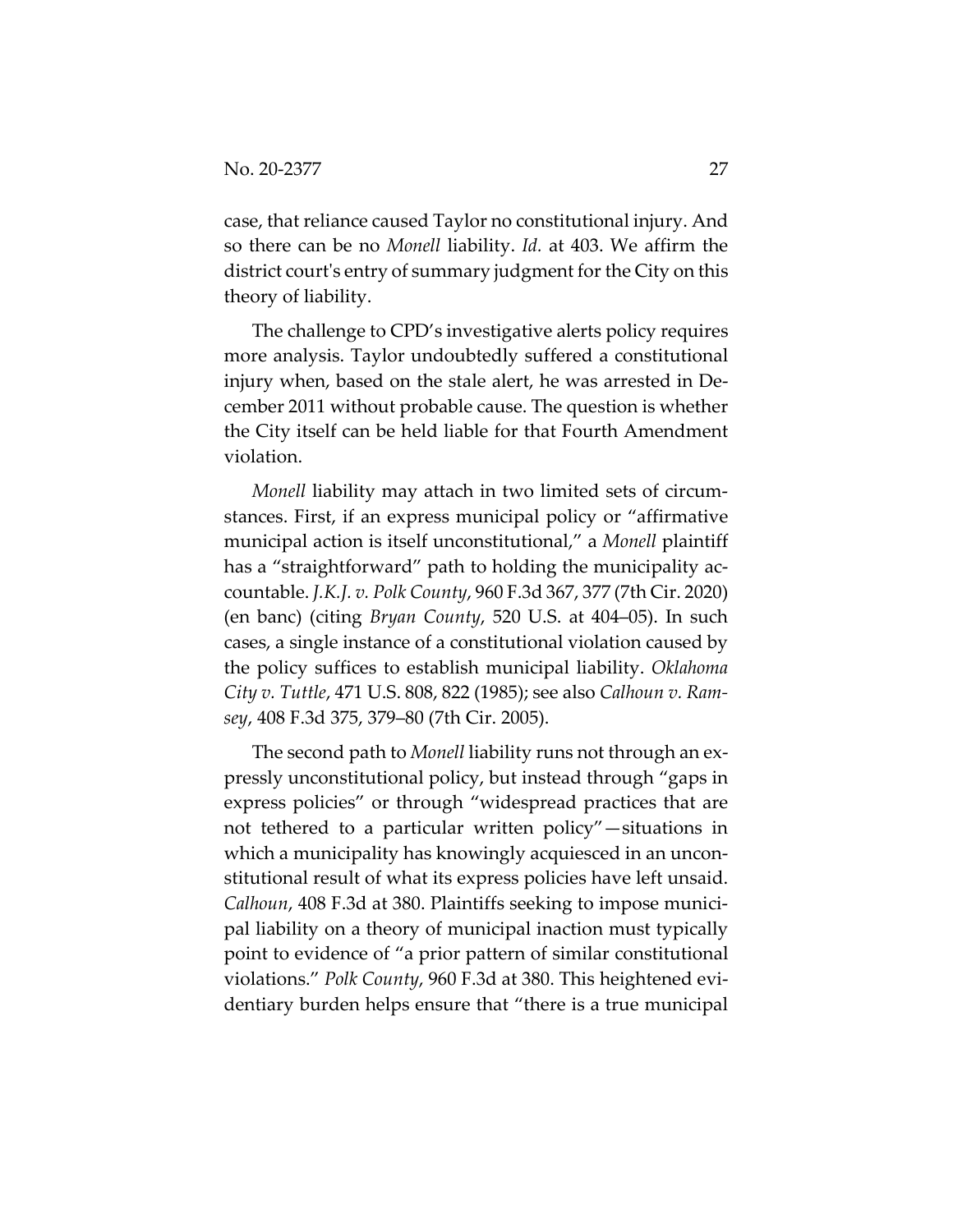policy at issue, not a random event," *Calhoun*, 408 F.3d at 380, to comport with *Monell*'s holding that "a municipality cannot be held liable under § 1983 on a *respondeat superior* theory." *Monell*, 436 U.S. at 691.

To be sure, there exists a narrow exception to the requirement of evidence of prior violations for the "rare" case in which "the unconstitutional consequences" of municipal inaction are "so patently obvious that a city could be liable under § 1983 without proof of a pre-existing pattern of violations." *Connick v. Thompson*, 563 U.S. 51, 64 (2011). Such cases are ones where "a violation of federal rights [is] a highly predictable consequence" of a municipality's failure to act. *Bryan County*, 520 U.S. at 409; see also *Polk County*, 960 F.3d at 382; *Glisson v. Ind. Dep't of Corr.*, 849 F.3d 372, 382 (7th Cir. 2017) (en banc); *Woodward v. Corr. Med. Servs. of Ill., Inc.*, 368 F.3d 917, 929 (7th Cir. 2004).

Taylor invokes both theories of *Monell* liability. He argues first that CPD's investigative alerts system is facially unconstitutional because, in his view, it permits warrantless arrests without probable cause. Taylor further contends that there is a widespread custom of shoddy audits resulting in arrests based on stale alerts. We find neither argument persuasive.

The first claim falls well short. Taylor is correct that CPD's investigative alert policy is not a model of clarity, but nothing in the express terms of the policy allows officers to arrest individuals without probable cause.

The policy creates two types of alerts: "Investigative Alert / Probable Cause to Arrest" and "Investigative Alert / No Probable Cause to Arrest." And it expressly states that "AN ARREST IS NOT AUTHORIZED" on the basis of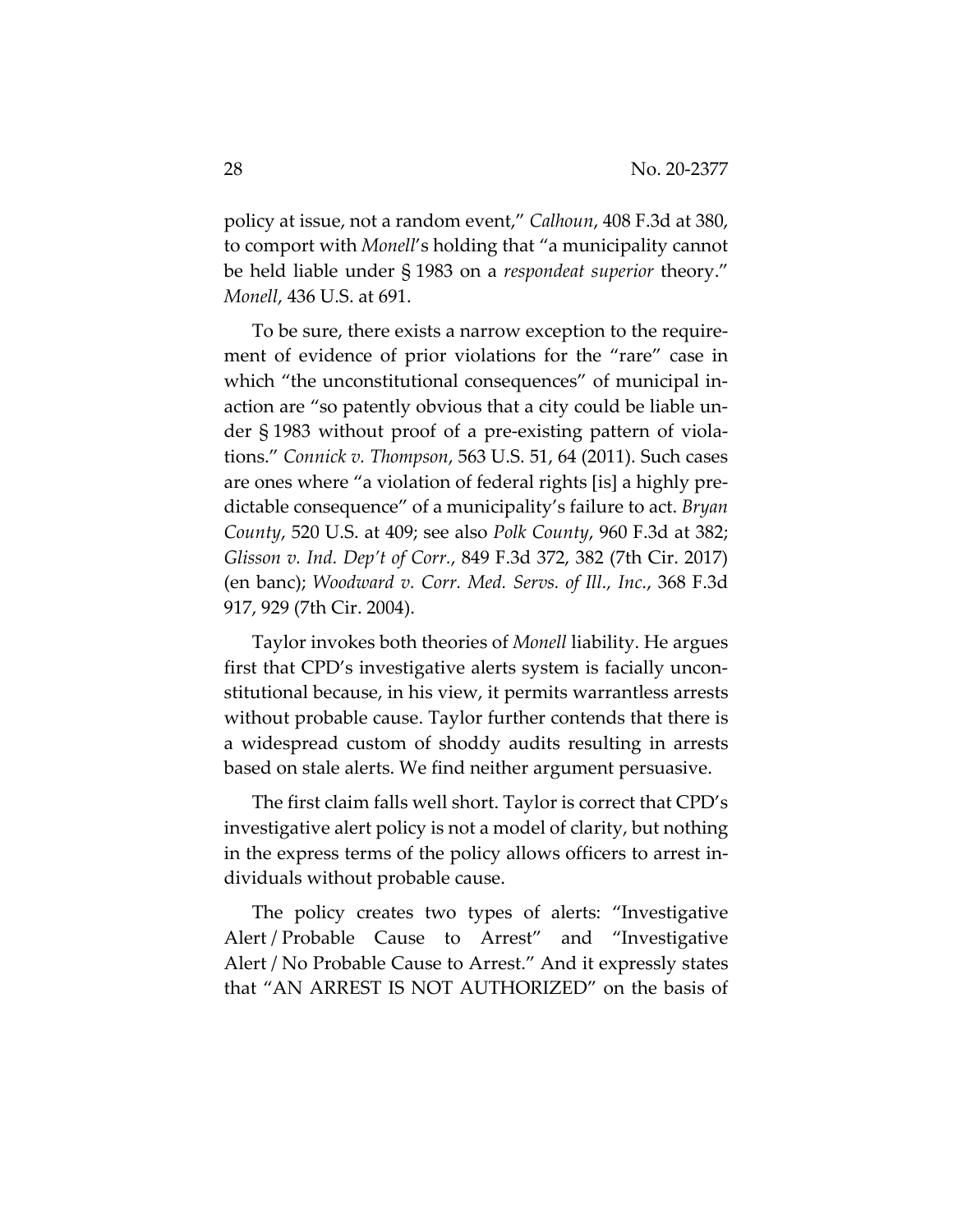the second type of alert, but only the first. The policy goes on to require an officer creating an alert to specify a "[j]ustification for the investigative alert request." Presumably, although this is not stated expressly, the "justification" for an "Investigative Alert / Probable Cause to Arrest" must include the basis for the determination that there was probable cause to arrest. And, indeed, the investigative alert entered in Taylor's case listed his offense as "WEAPONS VIOLATION UNLAWFUL POSS OF HANDGUN." The policy further provides for regular audits "to ensure investigative alert requests on file are canceled when the subject of the alert has been apprehended or the investigative alert is no longer needed."

The Fourth Amendment permits warrantless arrests supported by probable cause. See *United States v. Watson*, 423 U.S. 411, 416–24 (1976). And one officer's determination of probable cause may be imputed to other officers in the department, who may arrest on the basis of the first officer's finding. See *United States v. Hensley*, 469 U.S. 221, 232–33 (1985). On its face, then, the investigative alerts system does not offend the Fourth Amendment. The City's policy authorizes arrests based upon probable cause, and it provides a mechanism by which stale alerts are to be canceled.

But this mechanism does not appear to have worked as planned, at least at the time of Taylor's arrest—which brings us to Taylor's second theory of *Monell* liability. CPD amended its policy on investigative alerts (formerly called "stop orders") at least twice in the years prior to 2011, so that the alerts initially expired automatically after seven days, then after six months, and then (in the current system) *never* unless they are manually deleted. That is where the audits come in—to ensure that stale alerts get purged from the system at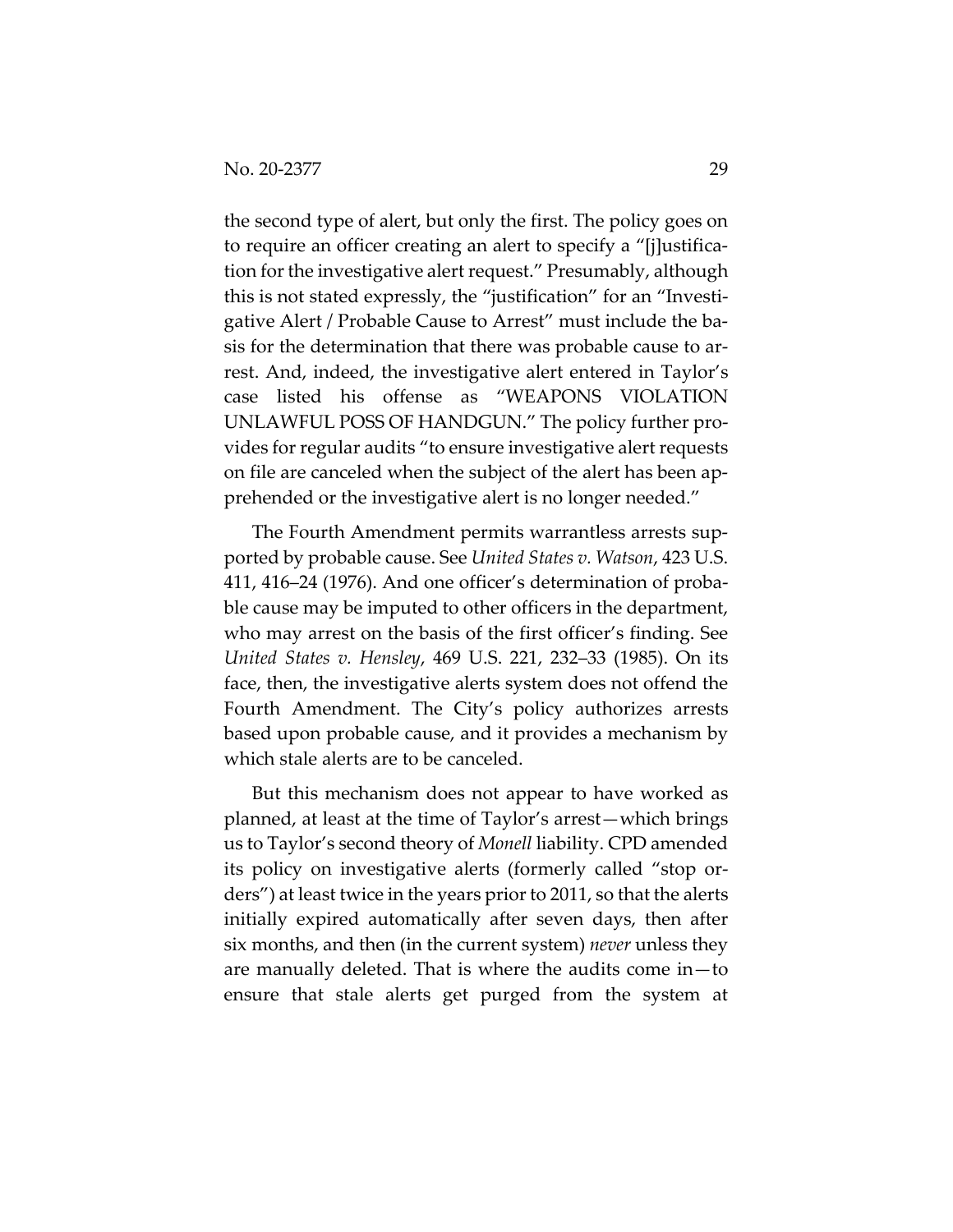regular intervals. But the policy does not specify any particular procedure for conducting these audits, and as the district court found, in 2011 "there were thousands of [open] investigative alerts, yet no record of any audits or a paper trail of accountability."

The ineffectiveness of these audits resulted in Taylor's constitutional injury. Under the terms of the policy, the alert for his arrest should have been canceled in June 2011 when he turned himself in at the police precinct, or at the very least upon his acquittal in November 2011. But it was not, so Taylor was arrested on the same alert in December. And inexplicably, the alert yet again remained active for more than a month after this second arrest, until an officer finally canceled it in January.

Taylor says this series of events displays deliberate indifference to an implied policy of inaction on the part of the City of Chicago. But under *Monell*, an implied policy is typically actionable only with "considerably more proof than [a] single incident." *Tuttle*, 471 U.S. at 824. And here Taylor can point to only one constitutional violation—his December 2011 arrest. If CPD were engaged in a widespread practice of false arrests based on stale investigative alerts, we would have expected discovery in this case to turn up some evidence to that effect internal documents, citizen complaints or calls for an investigation, or perhaps some form of inquiry by an inspector general. But Taylor has not come forward with anything along these lines. We are therefore not assured that this arrest was the product of "a true municipal policy" rather than "a random event"—and a very unfortunate one at that. *Calhoun*, 408 F.3d at 380. Put another way, we cannot say here that the municipality's failure to implement more concrete auditing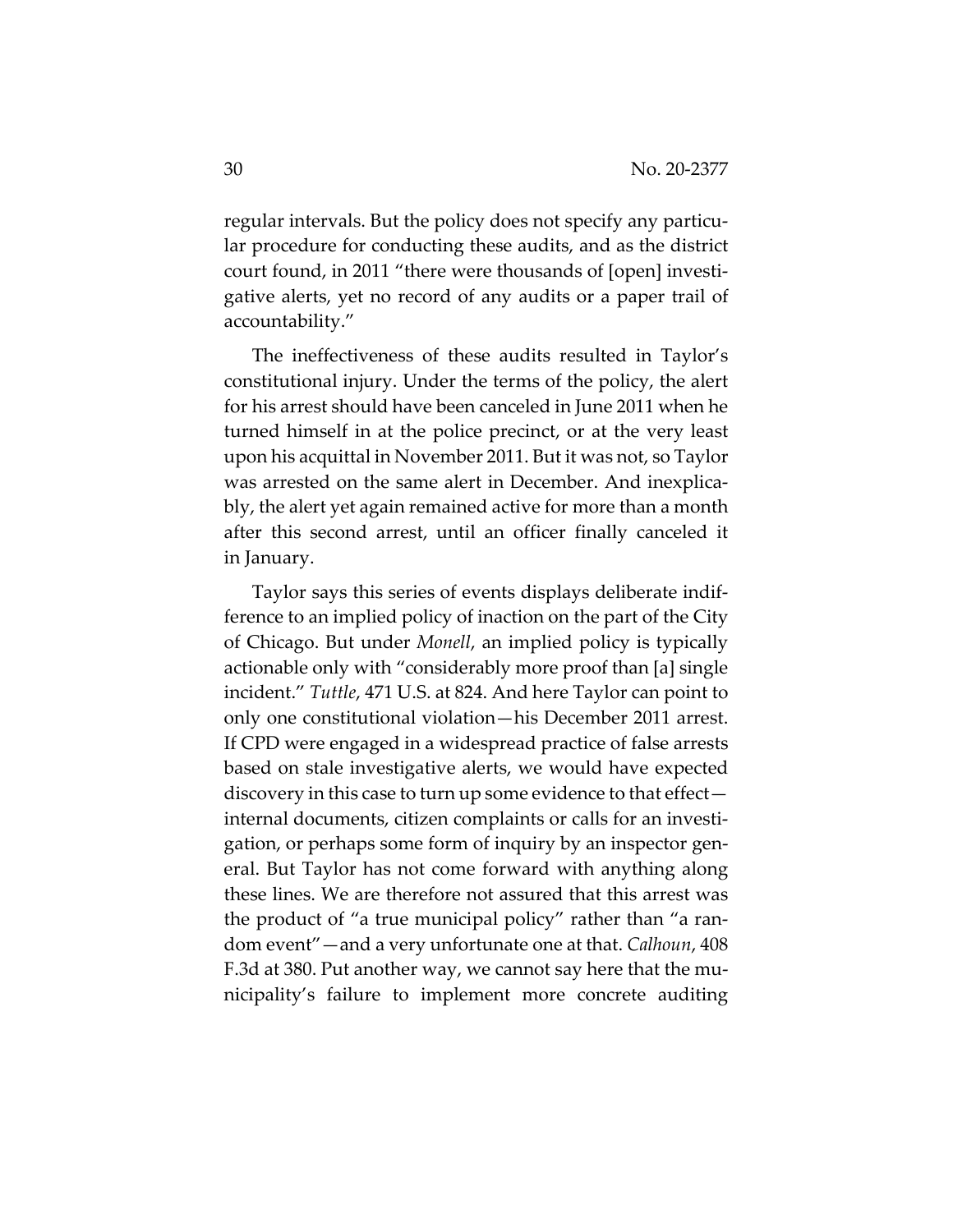procedures was "the 'moving force' behind the injury alleged." *Bryan County*, 520 U.S. at 404.

Nor is this case one where a false arrest like Taylor's is a "highly predictable consequence" of a gap in a municipal policy, permitting *Monell* liability on the basis of a single violation. *Id.* at 409. The policy as written requires "the unit investigative alert file [to be] audited each police period"—roughly every month—to ensure the cancelation of stale alerts. If the policy had been followed as written, Taylor's second arrest would have never happened. Given this express auditing requirement, the likely occurrence of false arrests based on stale alerts was not "so patently obvious" that the City's failure to provide more direction can be called deliberate indifference. *Connick*, 563 U.S. at 64. We therefore affirm the district court's entry of summary judgment for the City of Chicago on Taylor's *Monell* claims relating to the investigative alerts policy.

#### **IV**

What happened to Robert Taylor in the second half of 2011 should be a cautionary tale for the Chicago Police Department. The events reflect a combination of administrative corner-cutting and out-and-out misconduct by a member of the force. In the end, Robert Taylor spent 128 days in jail before being cleared of his charges, only to be arrested again for no reason. All of this could have been avoided had the officers in this case—and Officer Hughes in particular—acted with more deliberation and care. The Fourth Amendment demands nothing less.

For these reasons, we AFFIRM in part, REVERSE in part, and REMAND.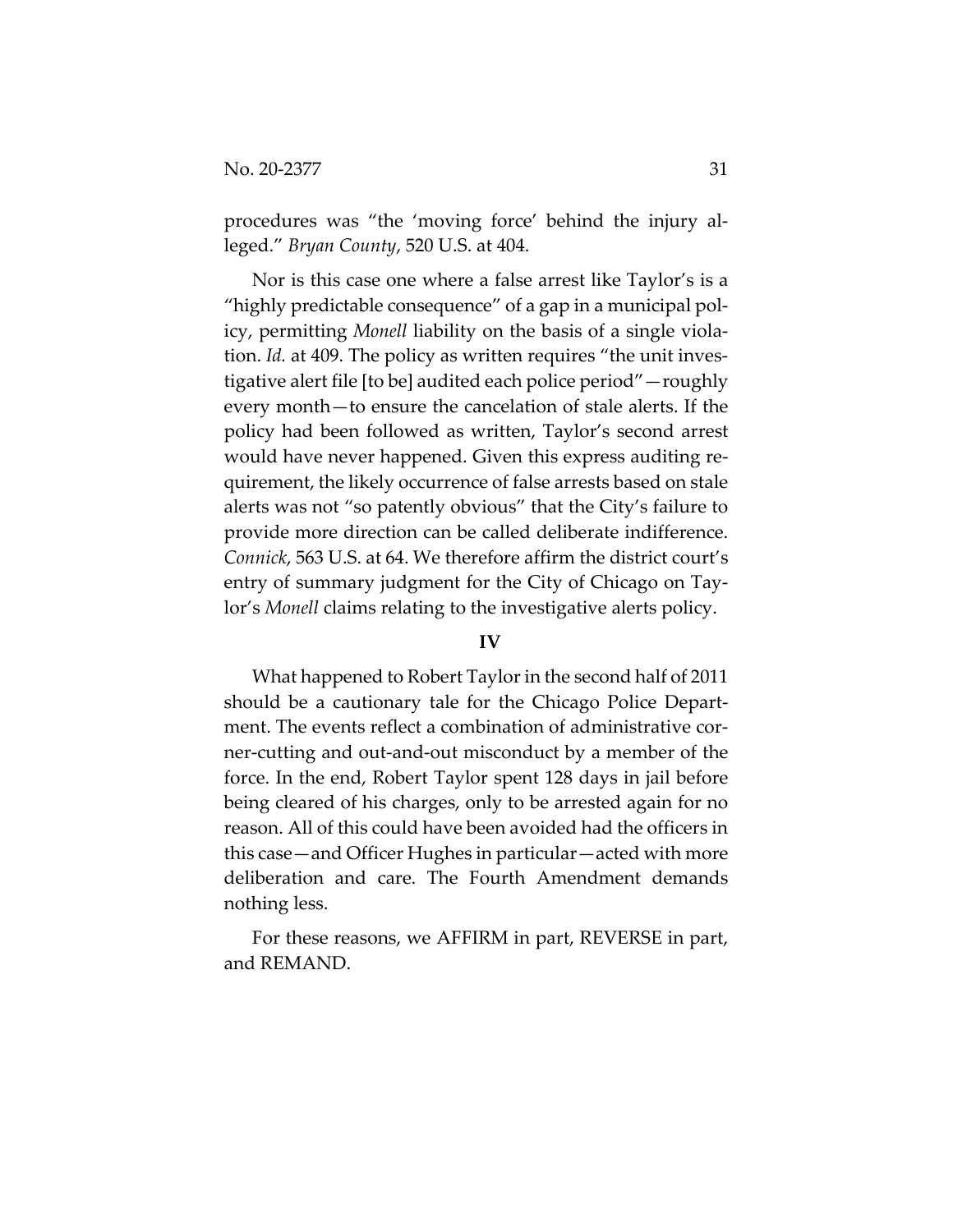HAMILTON, *Circuit Judge*, concurring in part and dissenting in part. I join almost all of Judge Scudder's careful and persuasive opinion. It provides important and pointed guidance on police officers' duty of candor in seeking search warrants. With regret, however, I cannot join one portion of Part III‒F. That portion addresses plaintiff's *Monell* claims against the City of Chicago based on the "investigative alert" system used by the police department. I agree with much of what is said about the law of *Monell* in Part III–F, but I respectfully dissent from the application of that law to plaintiff's evidence on one theory. I would reverse summary judgment on plaintiff's claim that his second arrest, in December 2011, was caused by a widespread and unconstitutional city practice of failing to carry out the promised "audits" to remove stale investigative alerts. Plaintiff has come forward with evidence sufficient to take that claim to trial.

Under the investigative alert system, Chicago police maintain a database of such "alerts," both with and without probable cause, based on information received from officers. Under the policy, an officer who encounters a person subject to an alert labeled "Probable Cause to Arrest" is authorized to arrest that person pending further investigation. In other words, an investigative alert with probable cause is the prac-tical equivalent of an arrest warrant.<sup>[1](#page-31-0)</sup>

<span id="page-31-0"></span><sup>&</sup>lt;sup>1</sup> One might reasonably wonder why, under the Fourth Amendment, such arrests of human beings are authorized without a judge finding probable cause and issuing a warrant, while a non-exigent search of a home ordinarily requires a search warrant issued by a judge. That's a question asked by the concurring and dissenting Justices in *United States v. Watson*, 423 U.S. 411 (1976), where the Court drew that distinction between arrests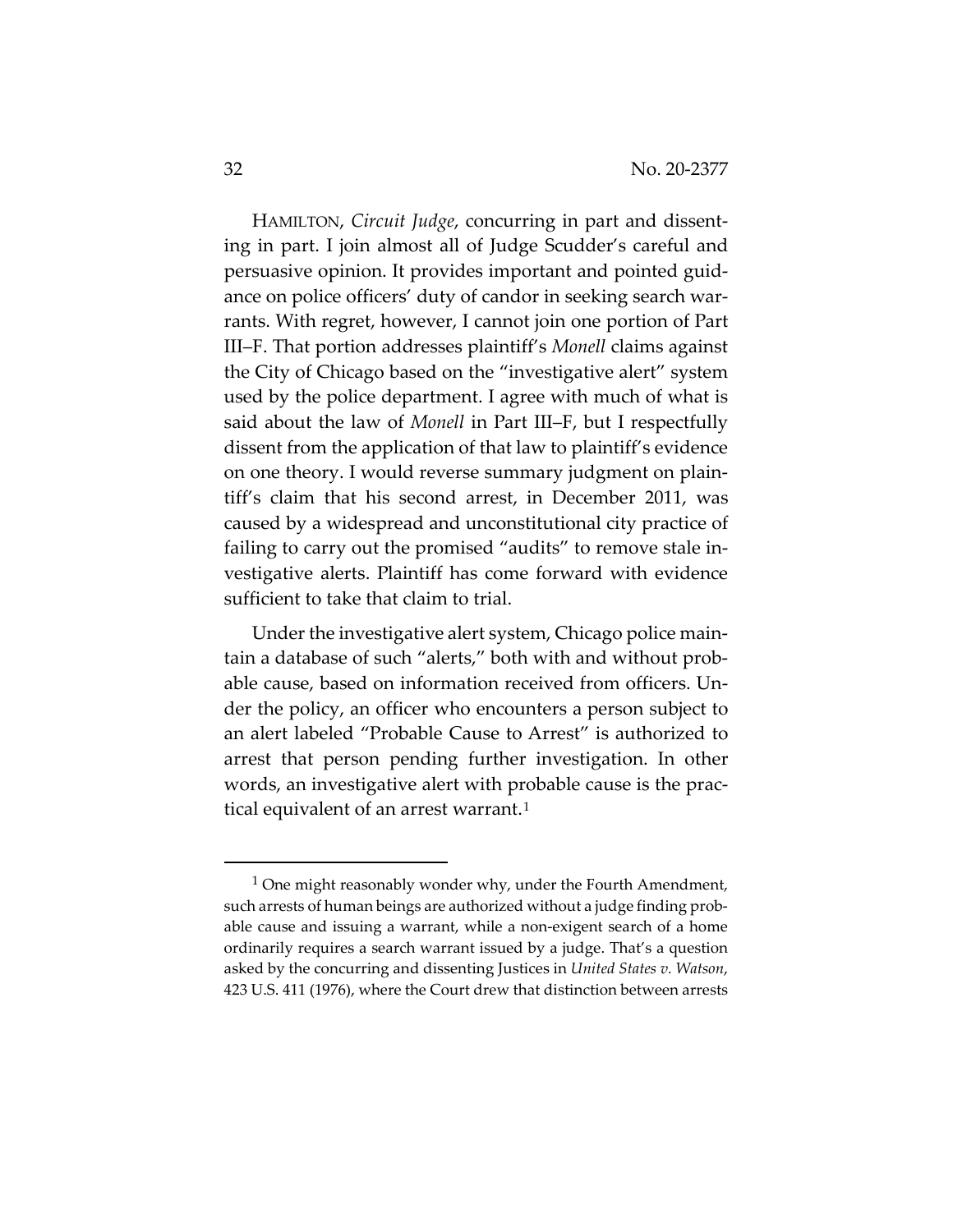But how reliable or stale is the information in the database? According to the written policy, "the unit investigative alert file is [to be] audited each police period." The policy does not specify who is supposed to carry out such audits or how, or how thoroughly. And here is how the district court summarized the evidence about real-life, as opposed to paper, auditing:

> In 2011, at the time of Taylor's arrest, thousands of investigative alerts were inputted into the system. *The parties dispute whether any audits took place that year, but there were no records of any audit completed in 2011*, no written criteria for performing audits, and no records demonstrating lieutenants were held accountable for conducting audits. (Emphasis added.)

Part III–F of the court's opinion correctly finds that the audit provision of the investigative alert policy is essential for the *written* policy to withstand constitutional challenge. Ante at [29] ("The City's policy authorizes arrests based upon probable cause, and it provides a mechanism by which stale alerts are to be canceled."). The court's opinion also acknowledges that the audit mechanism imagined by the written policy did not work as planned in plaintiff's case. He was arrested on the alert for a second time in December 2011, six months after his original arrest on the same alert and more than a month after he had actually been acquitted on the charge for which that alert had been issued.

and searches. On this topic, for those of us in the lower federal courts, "a page of history is worth a volume of logic." See *New York Trust Co. v. Eisner*, 256 U.S. 345, 349 (1921) (Holmes, J.).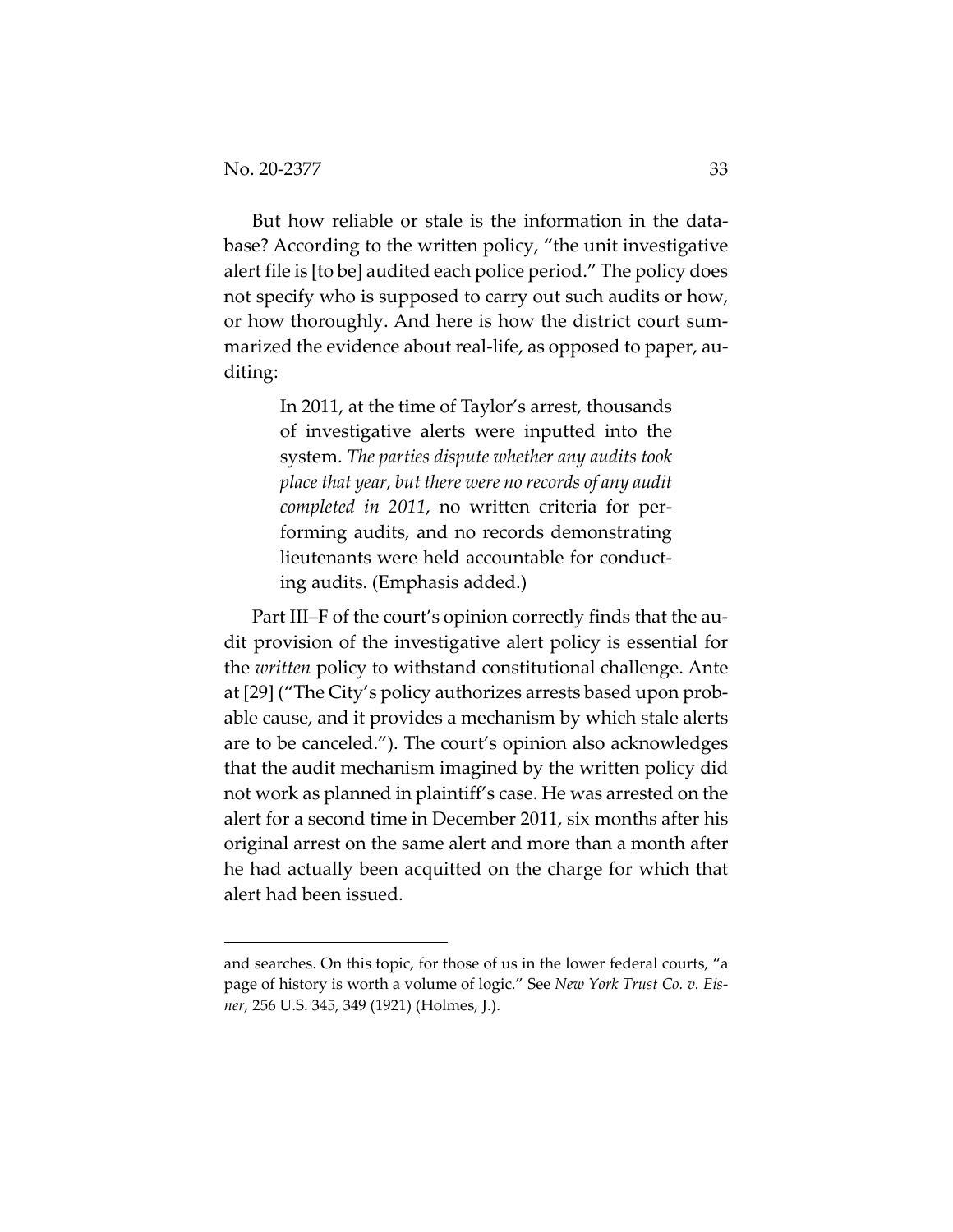The court's opinion affirms summary judgment for the city on the failure-to-audit *Monell* claim because plaintiff has not come forward with evidence of similar, prior unjustified arrests caused by the city's systemic failure to audit pending investigative alerts. Ante at 30–31. Such evidence should not be needed here. As the court's opinion acknowledges, evidence of other similar constitutional violations is not required under *Monell* for a practice or custom claim where "'a violation of federal rights [is] a highly predictable consequence' of a municipality's failure to act." Ante at 28, quoting *Board of County Comm'rs of Bryan County v. Brown*, 520 U.S. 397, 409 (1997). The Supreme Court illustrated the point in *City of Canton v. Harris*, 489 U.S. 378 (1989). A city arms its police officers, and policymakers "know to a moral certainty" that officers will be required to arrest fleeing felons. The need to train officers on constitutional limits on use of deadly force is "so obvious" that failure to do so could amount to deliberate indifference to constitutional rights. *Id.* at 390 & n.10.

The danger that stale investigative alerts will produce constitutional violations (and waste police officers' time) is clear enough that the written policy says that monthly audits are required. That danger is also obvious enough that the audit feature is essential to our conclusion that the written policy is constitutional on its face. Yet *Monell* addresses not just written policies but also actual practices. On this summary judgment record, we must assume that the entire Chicago Police Department carried out *zero* audits of pending investigative alerts in 2011—that it did exactly nothing the entire year of 2011 to carry out a feature of the written policy that's essential to keep the practice within constitutional bounds. From that evidence, a reasonable jury could infer (a) that a total failure on that scale over that length of time reflected a de facto policy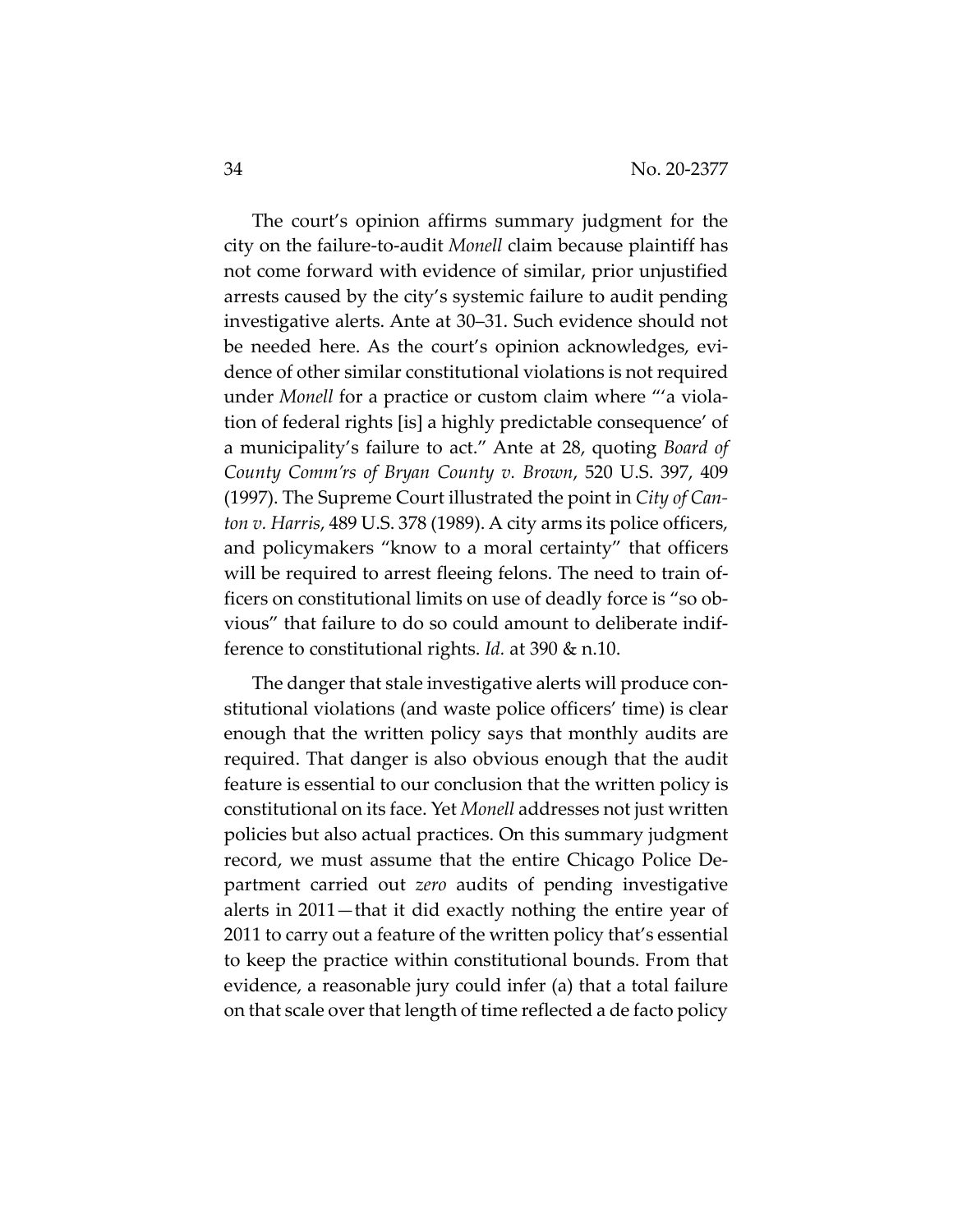of at least deliberate indifference to (b) an obvious danger of unconstitutional deprivations of liberty based on stale alerts.

The court's requirement of evidence of more unconstitutional incidents to prove *Monell* liability in this case of obvious dangers provides another data point in our court's conflicting jurisprudence in this important corner of § 1983 law. In a series of cases, we have applied the obvious-danger reasoning of *City of Canton* and *Bryan County* to affirm or allow *Monell* liability without proof of similar prior violations. See *J.K.J. v. Polk County*, 960 F.3d 367, 382–84 (7th Cir. 2020) (en banc) (affirming *Monell* verdict for plaintiffs; risk that male guards would sexually assault female inmates was so obvious that policymakers' failures amounted to deliberate indifference); *Glisson v. Indiana Dep't of Corrections*, 849 F.3d 372, 382 (7th Cir. 2017) (en banc) (reversing summary judgment on *Monell* claim; dangers faced by chronically ill inmates were so obvious that failure to adopt protocols for coordinated, comprehensive care could be deemed deliberate indifference without evidence of similar prior cases); *Woodward v. Correctional Medical Services of Illinois, Inc*., 368 F.3d 917, 929 (7th Cir. 2004) (affirming verdict for plaintiff under *Monell*; danger of inmate suicide was so obvious that failure to provide adequate suicide prevention training to jail staff amounted to practice of deliberate indifference without evidence of prior suicides).

Compare those decisions, however, to the court's treatment of the issue here, insisting on other similar cases despite the obvious risks posed by systemic failures to audit investigative alerts, and to *Dean v. Wexford Health Sources, Inc.*, 18 F.4th 214, 237 (7th Cir. 2021) (reversing *Monell* verdict for plaintiff; plaintiff failed to show similar prior cases where prison health-care provider's policy of "collegial review"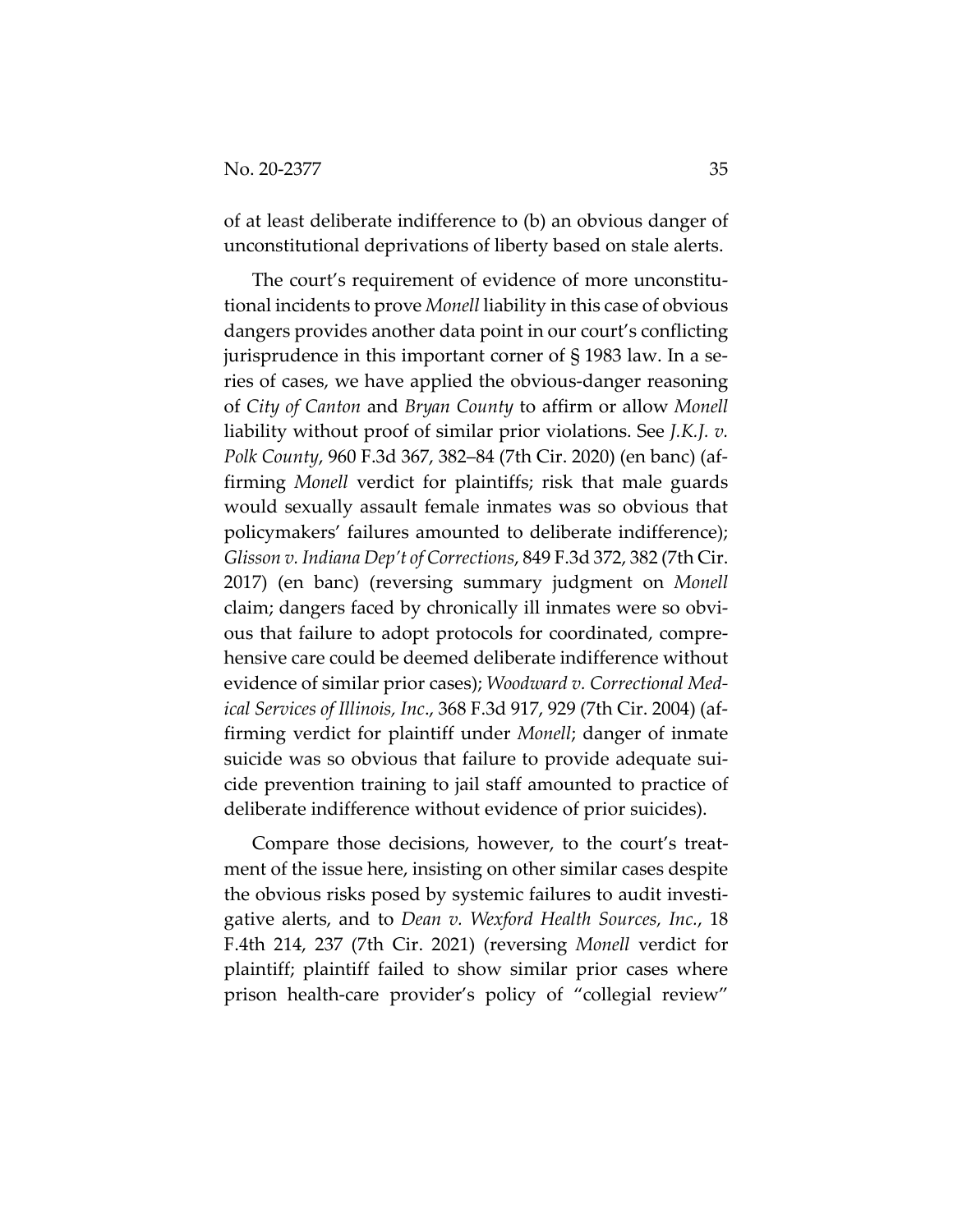before outside medical referrals caused similar unconstitutional delays in critical health care), and *Hildreth v. Butler*, 960 F.3d 420, 426−30 (7th Cir. 2020) (affirming summary judgment on *Monell* claim for prison health-care provider whose policies for refilling and renewing prescriptions led to predictable delays and harm because plaintiff did not offer evidence of enough incidents to establish "widespread" practice). It's worth noting that all of the obvious-danger cases just cited, other than *Woodward*, divided this court.

Perhaps the city could convince a jury, as it has convinced my colleagues, that the failure to carry out audits was not as complete as plaintiff's evidence shows or was the result of nothing worse than negligence. But with respect, the dangers of unjustified arrest here are so obvious and the failure so complete, at least according to plaintiff's evidence, that a reasonable jury could find deliberate indifference at the policymaking level of the Chicago police.

In response to these views, one might fairly ask why, if the dangers of unjustified arrests are so obvious, plaintiff cannot come forward with at least a few other examples? I expect that such examples would be quite difficult to find. Chicago must have a mountain of arrest records that did not lead to convictions. (In 2019, CPD made more than 90,000 arrests. Chicago Police Dep't, 2020 Annual Report at 50.) We have no indication that the Chicago police themselves keep track of errors resulting from stale or erroneous information in the investigative alert database. More generally, the city itself has recognized that CPD's recordkeeping practices related to litigation and constitutional compliance are not reliable. See City of Chicago Office of Inspector General, Follow-Up: Review of the Chicago Police Department's Management and